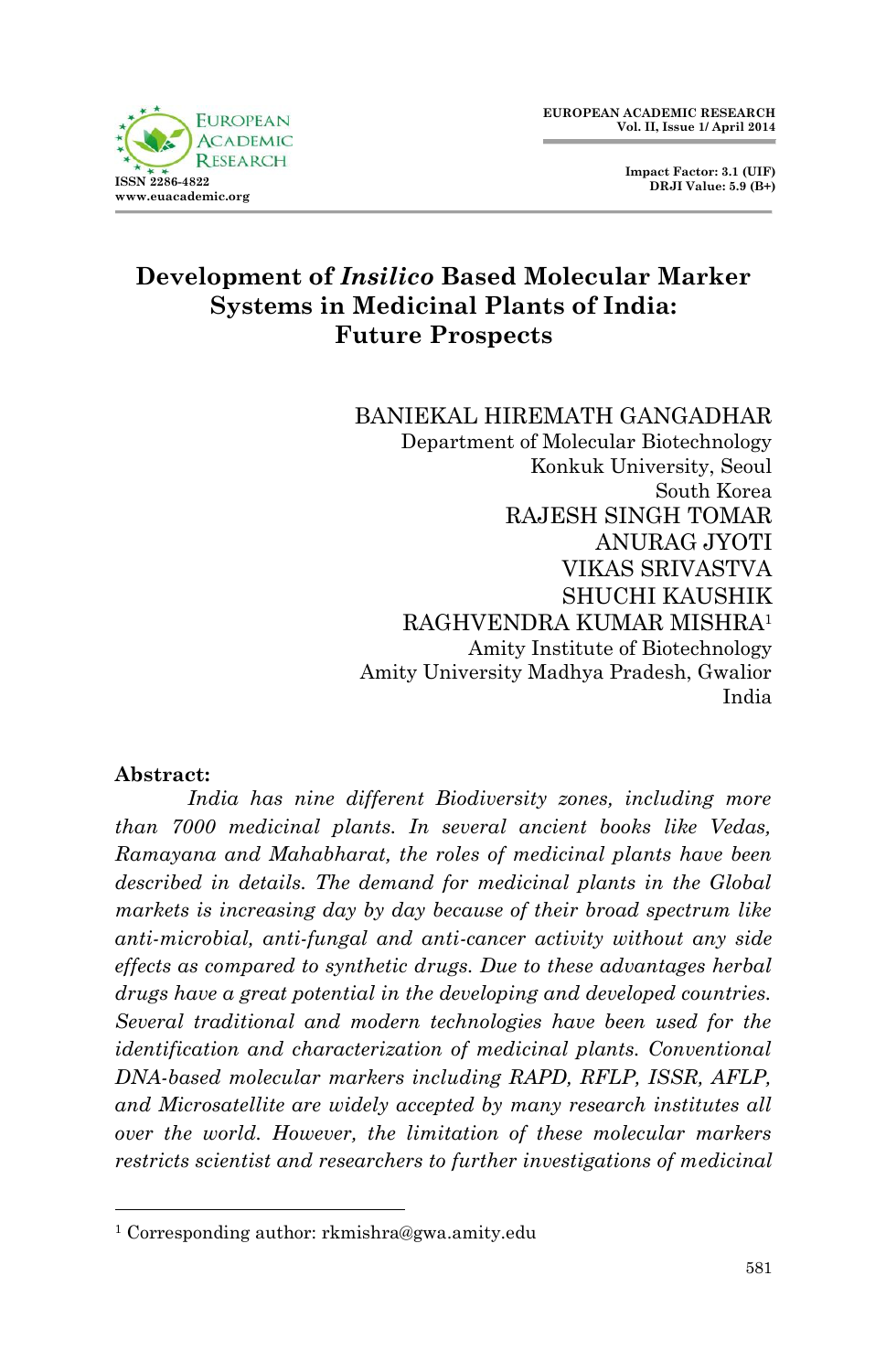*plants at large scale. Insilico based molecular markers like EST-SSR, ILP, SNP have a great amplification, gene based information, and transferability properties. These specific properties of Insilico based molecular markers, may increase the herbal drug analysis and the authentication of plant species of medicinal importance.* 

**Key words**: *Insilico* Based Molecular Markers, medicinal plants, India, herbal drugs.

### **Introduction**

Since the beginning of human civilization, medicinal plants are playing a very vital role in drug development, nature conservation, biodiversity and economy of the country. Even today, the millions of people from all over the worlds depend upon these herbal medicines, developed from individual plants and combination of plants (WHO 2005). The Indian subcontinent specially Himalaya region is a natural resource of herbal plants because it represents an extremely unique ecosystem that is favorable for cultivation of medicinal plant associated with several ancient treatment systems of Ayurveda, Folk medicines, Homeopathy, Siddha and Amchi (Tibetan).

In India more than 8000 medicinal plants species are available among them 90% are belonging to forest habitats. Apart from India, several other hot spots have been identified and around 70,000 plant species are used in folk medicine globally (Table 1; Farnsworth and Soejarto 1991).

| S.             | Forest<br>оf<br>Zones | Area comes under these  | No.<br>known     |
|----------------|-----------------------|-------------------------|------------------|
| No.            | India                 | Zones                   | medicinal plants |
|                | Himalayan zone 1      | Tibetan area            | 700              |
| $\mathfrak{D}$ | Himalayan zone 2      | (i) North West Himalaya | 2900             |
|                |                       | (ii) Western Himalaya   |                  |
|                |                       | (iii) Central Himalaya  |                  |
|                |                       | (iv) Eastern Himalaya   |                  |
| 3              | Desert zones          | Kutch and Thar          | 500              |

**EUROPEAN ACADEMIC RESEARCH - Vol. II, Issue 1 / April 2014**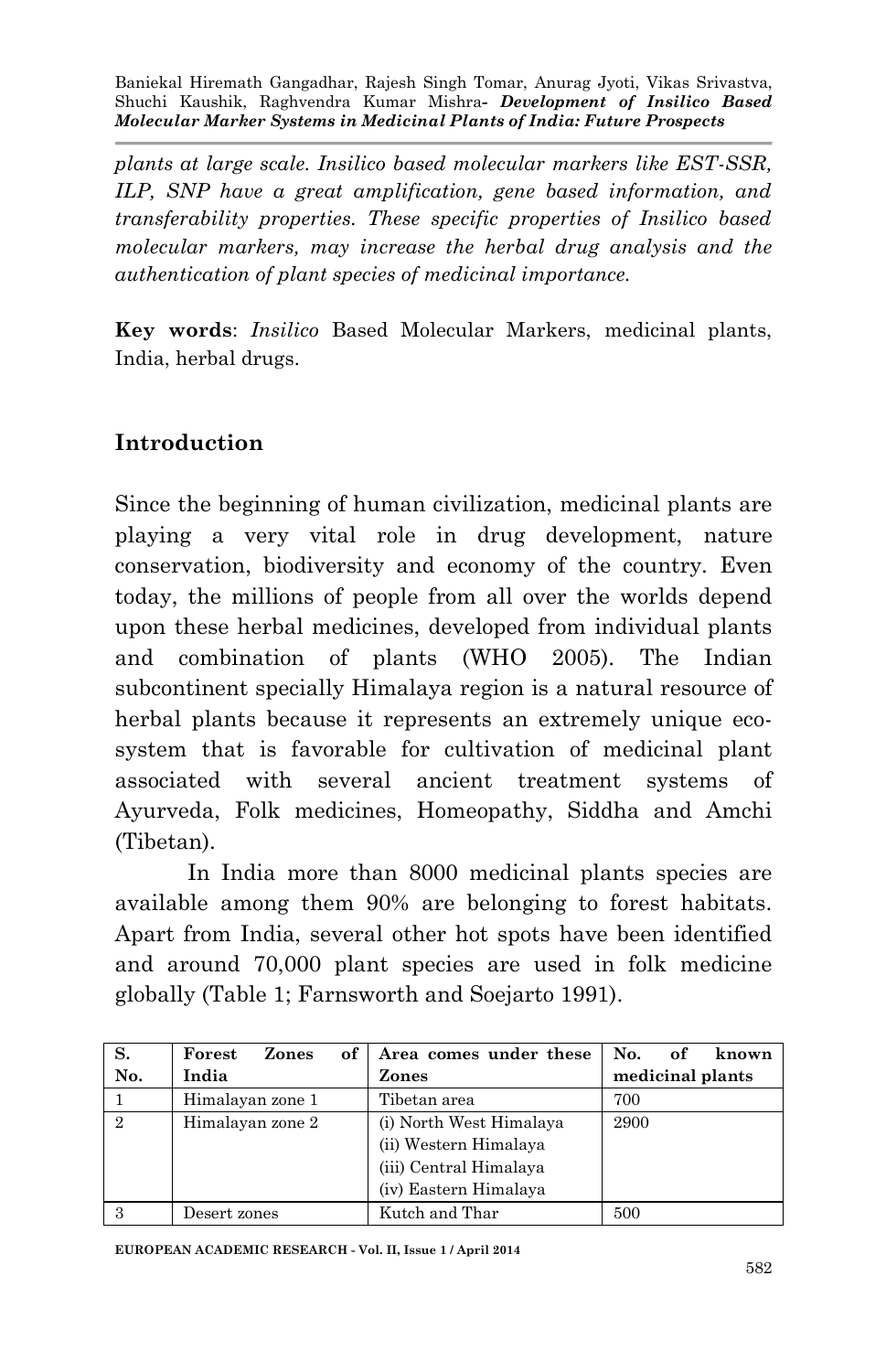| $\overline{4}$ | Semi-arid zone      | Punjab                     | 1,000 |
|----------------|---------------------|----------------------------|-------|
|                |                     | Guiarat-Rajwara            |       |
| 5              | Western Ghats       | Western<br>Ghats<br>(i)    | 2,000 |
|                |                     | mountains                  |       |
|                |                     | (ii) Malabar coasts        |       |
| 6              | Deccan Peninsula    | (i) Deccan Plateau south   | 3,000 |
|                |                     | (ii) Central Plateau       |       |
|                |                     | (iii) Eastern Plateau      |       |
|                |                     | (iv) Chhota Nagpur         |       |
|                |                     | (v) central Highlands      |       |
| 7              | Gangetic Plains     | (i) Upper Gangetic Plains  | 1,000 |
|                |                     | (ii) Lower Gangetic Plains |       |
| 8              | North East India    | (i) Brahmaputra valley     | 2000  |
|                |                     | (ii) Assam hills           |       |
| 9              | Islands             | (i) Andaman islands        | 1,000 |
|                |                     | (ii) Nicobar islands       |       |
|                |                     | (iii) Lakshdeep islands    |       |
| 10             | Coasts.             | (i) West coasts            | 500   |
|                |                     | (ii) East coasts           |       |
|                | Total no. of plants |                            | 14600 |

**Table 1. Geographical distribution of medicinal plants under different zones in India**

Now herbal drugs are widely accepted worldwide because of their specific biological activity without any side effect and cheaper in compare to synthetic drugs. According to Kate and Laird (1999), out of 150 top prescription drugs available in world 18% are developed from plant resources. Because of these medicinal properties cultivation and global demand for medicinal plant-based raw materials is growing day to day worldwide. According to WHO (2003) study, global market size for herbal and medicinal plants is projected to reach US\$ 5 trillion by 2050.

Several new technologies now have been developed and successfully applied for large scale production of secondary metabolites and cultivation of herbal plants and extracts (Ferreira 1997; Veronese *et al.* 2002). Several countries now adopted breeding and biotechnological approaches to improve the quality and quantity of medicinal plants. Previously, traditional breeding methods like conventional breeding were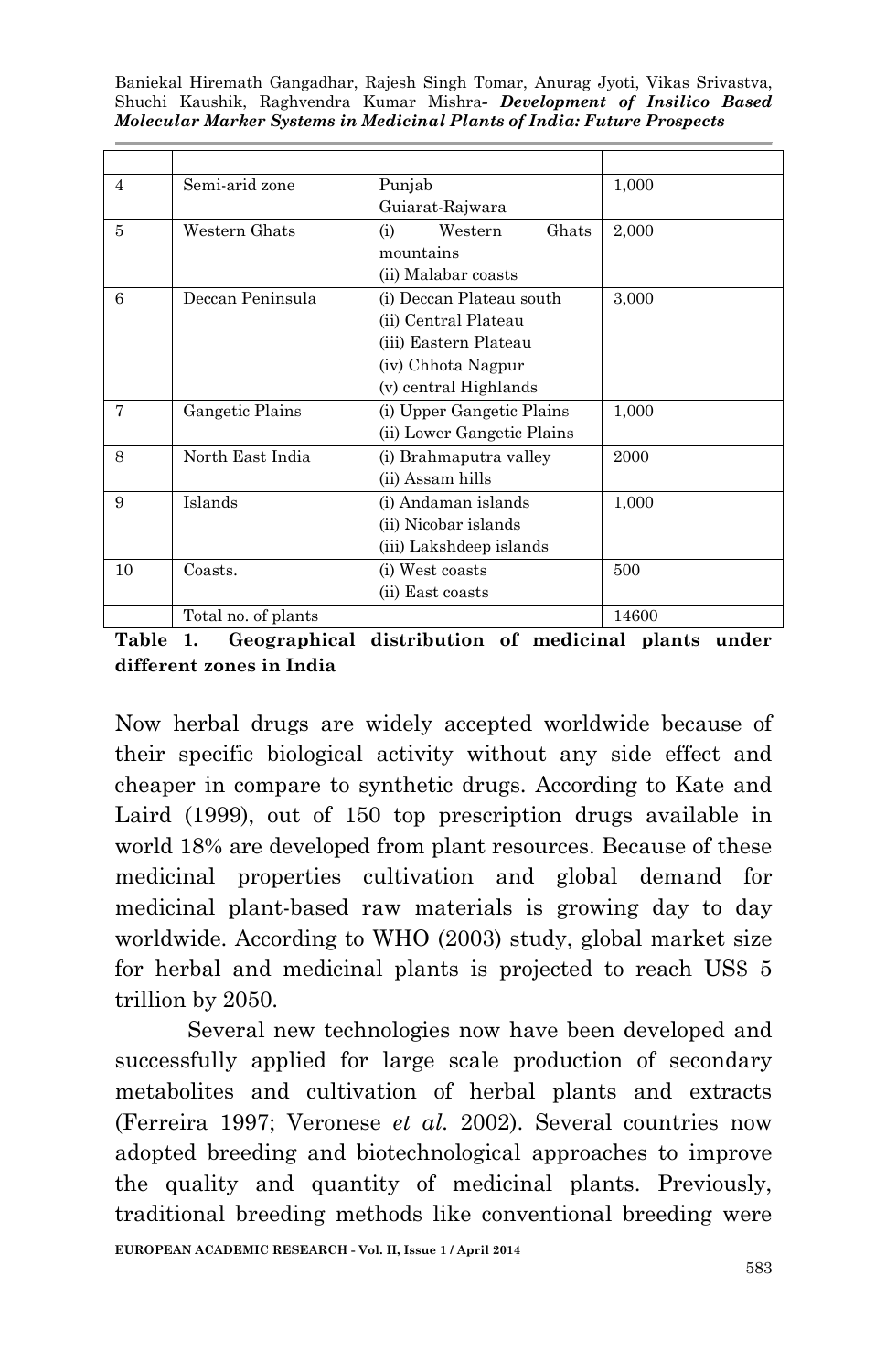successfully utilized to improve the plant growth, high yield and improve the quality of secondary metabolites of medicinal plants. However, conventional breeding programme consisting of several steps like crossing and selection of the superior recombinants segregating populations. Indeed, such a procedure is laborious, long generation time and dependence on environmental conditions may make it further difficult to achieve the desired objective. After the discovery of DNA structure, molecular marker techniques greatly changed the scenario of crop and non crop plant genome research and breeding. These DNA based molecular markers like Random amplification of polymorphic DNA (RAPD), Restriction fragment length polymorphism (RFLP), Amplified fragment length polymorphism (AFLP), Simple sequence repeat (SSR) and *insilico* based markers EST-SSR have acted as very useful tools in several plant systems like medicago, pea, capsicum and wheat (Thoquet *et al.* 2002; Gupta *et al.* 2003; Portis *et al.* 2007; Mishra *et al.* 2009, 2012). DNA based molecular markers have several applications in plants including gene mapping, mapping, QTL analysis, evaluation of the seed purity, genetic diagnostics, characterization of transformants, study of genome organization and phylogenetic analysis (Jain *et al.* 2002). The molecular marker like RFLP, RAPD and AFLP are widely accepted for several diversity, mapping, and testing related work in mid 1990-2000, however now they are considered as 1st and 2nd generation of markers because of development of informative and highly polymorphic sequence based molecular markers.

Now scientists have developed *insilico* based molecular markers system that are more reliable, easy in process, time saving, more conserve between species and cheap in development. Extensive research is carried out by several research institute/seed company/pharmaceutical from all over the world to utilize these sequence based molecular markers systems in breeding, pharmacognostic, identification and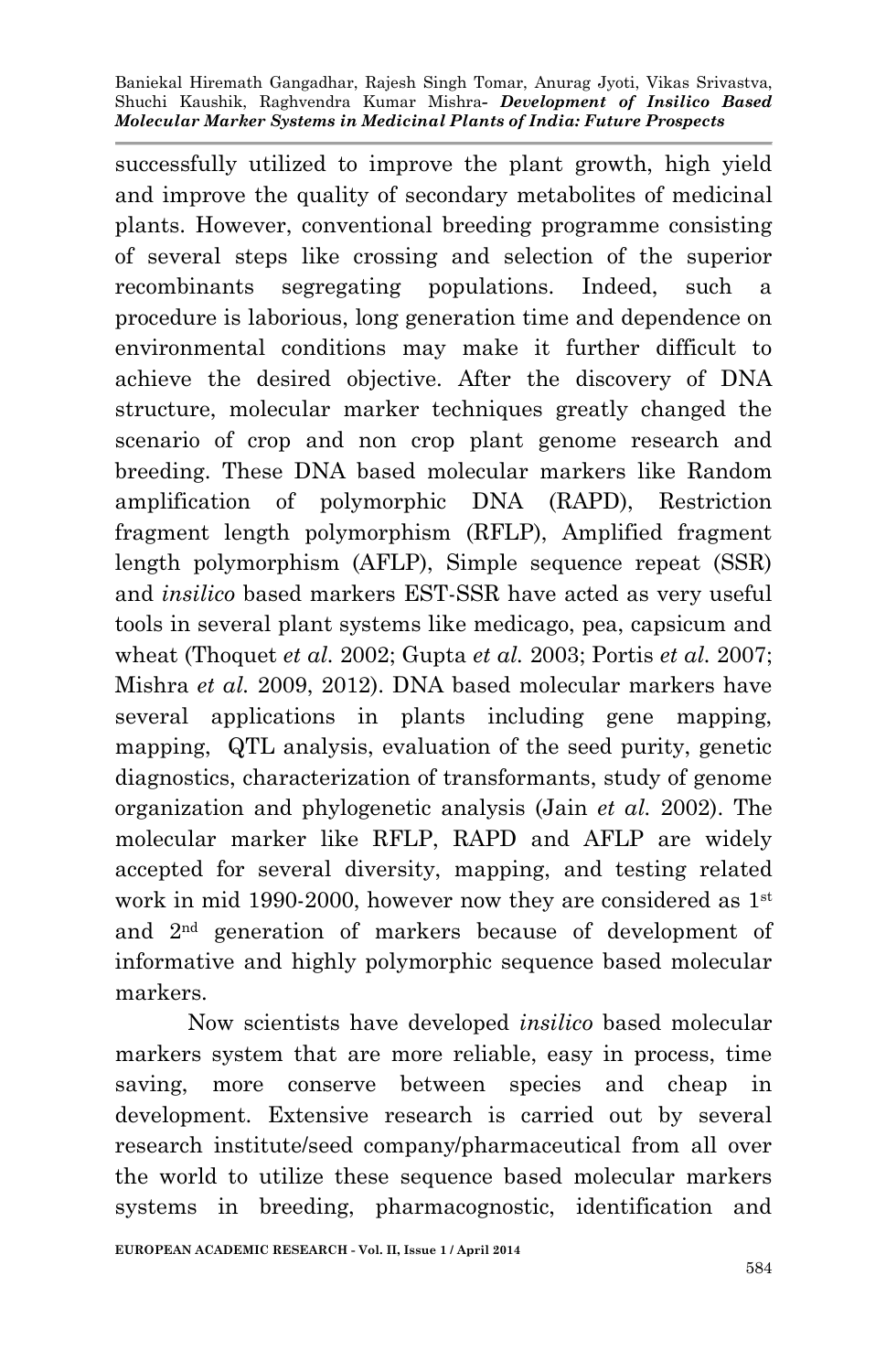characterization of medicinally important trees/plant species. These DNA markers have proved their utility in various commercially important medicinal plants like *Catharanthus* and *Artemisia* (Mishra *et al.* 2011; Graham *et al.* 2010). Although several research and review papers were published on application of molecular markers in medicinal plants however very few studies are carried out on *Insilico* based molecular markers in medicinal plants. In this paper, we review the future developments and prospects for improving quality and quantity of herbal plants using advanced and *insilico* molecular marker technology.

# **Types of DNA markers used in plant genome analysis**

Many molecular marker systems have been developed in last the three decades. Generally, they are divided into three types based on function (a) morphological markers (b) biochemical (c) molecular (DNA) markers. Presently molecular markers are most accepted and widely used in several plants systems, because of their abundance, polymorphism, reliability, reproducibility and free from environmental factors. In principle, these DNA based molecular markers can reveal or explored genetic differences between two plants that are called polymorphisms and these are described as co-dominant or dominant markers. Based on these features now molecular markers are becomes the most reliable techniques to identification of germplasm and information on genetic diversity at the DNA level (Raddova *et al*. 2003). Gupta *et al.* 2001, classified DNA markers into three classes according to their development in last three decades:

- (a) First Generation: RFLPs, RAPDs and their modifications
- (b) Second Generation: SSRs, AFLPs and their modified forms,
- (c) The third generation molecular: ESTs and SNPs.

**EUROPEAN ACADEMIC RESEARCH - Vol. II, Issue 1 / April 2014**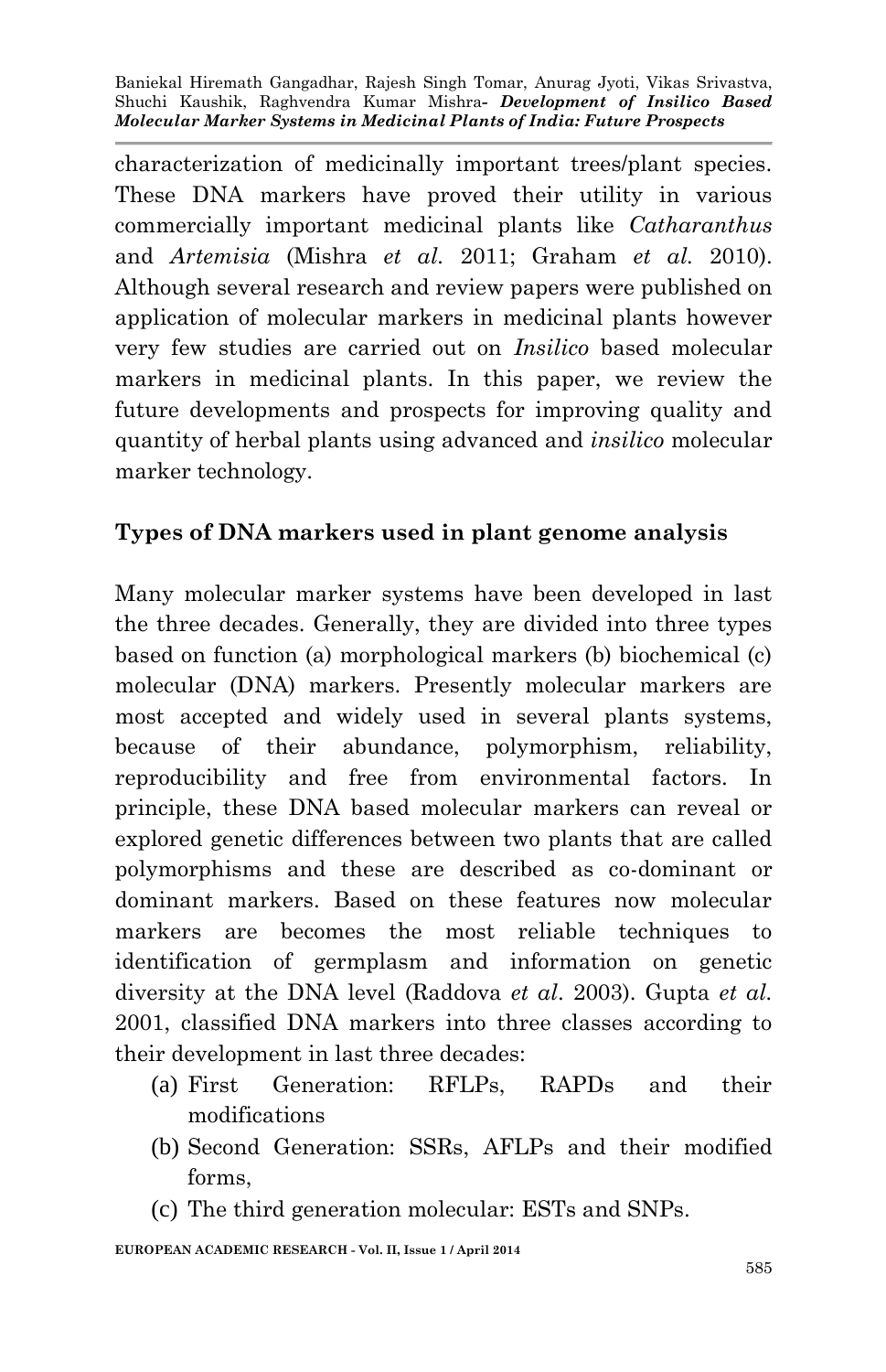(d) Fourth generation: miRNA based (New marker system)

Further these molecular markers can be classified as hybridization based, PCR based and Sequencing-based markers. Hybridization based polymorphisms include RFLP (Restriction Fragment Length Polymorphism) (Sambrooke *et al*. 1989) and VNTR (Variable Number of Tandem Repeats) loci (Rogstad 1994, 1996; Weising *et al*. 1992), where random genomic clones, cDNA clones, microsatellite and minisatellite sequence were used as a probes for hybridization of digested DNA (Kumar 1999). In PCR-based methods, single primer or a primer pairs uses for DNA amplification reaction. PCR based methods are random amplified polymorphic DNA (RAPDs), Inter simple sequence repeats (ISSR), simple sequence repeats (SSRs), sequence-tagged sites (STS). Recent advances in sequencing technology open a new approach for large-scale development of Insilco based molecular markers in plants.

# **Available Marker Systems**

Molecular marker based techniques have been widely accepted for characterization and authentication of different medicinal important plants/herbs. This technique is extremely useful in some specific cases where different plants varieties have similar phenotypes/phytochemical characters. Phenotypic/morphological markers were also used in several crop and non crop plants species for diversity and mapping study however they have some limitations since they are highly dependent on environmental factors and laborious and time consuming, need large space and money. In case of molecular markers, the polymorphisms are based on alteration of DNA sequence, are independent of external environmental factors. RFLP, AFLP and CAPS molecular markers classified as Hybridization-based assay however AFLP and CAPS are combination of PCR based technique and digestion with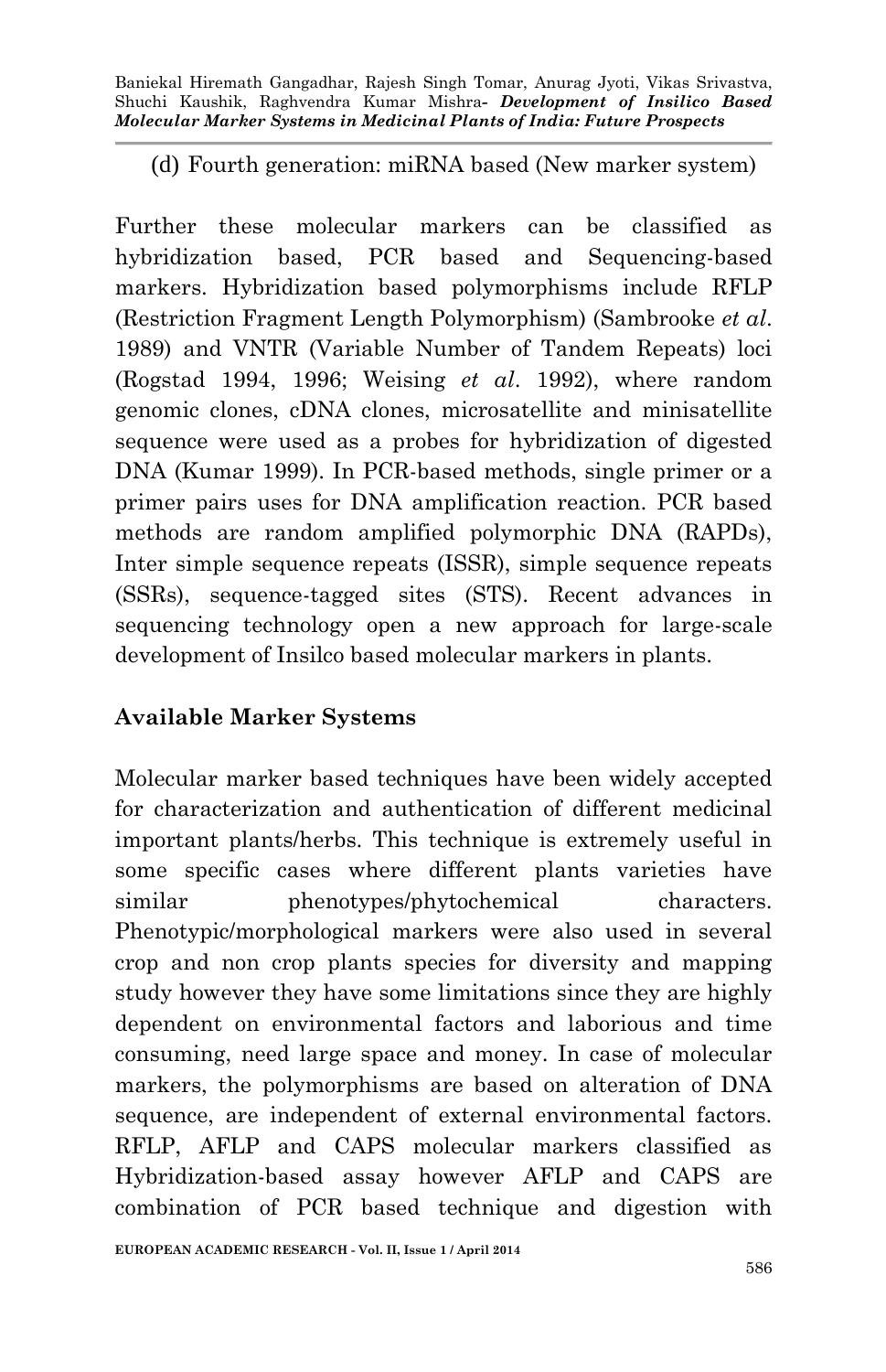restriction enzymes. The basic of hybridization based method was detecting digested DNA fragments by hybridization with various radio-labeled probes such as random genomic clones and cDNA clones. Various types of mutations like point, insertion, deletion, and inversion are responsible for RFLP polymorphism in DNA. These mutations can lead to create or abolished or rearrange of restriction sites in DNA. Because of this property RFLP marker was an important tool for genetic fingerprinting, genome mapping, gene identification and determination of risk for disease (Srivatsava and Mishra, 2009). The AFLP technology was based on combination of RFLPs and PCR-based methods. Development of large number of bands, highly polymorphism, reproducibility and no need of prior information related to DNA sequence make AFLP an attractive technique for several studies including constructing a linkage map from a segregating population, genetic variation, measuring populación genetic structure (Shan *et al*. 2005; Mauro *et al*. 2009; Peters *et al*. 2009). AFLP markers successfully used in several medicinal plants like mentha (Shasany *et al*. 2005) and neem (Singh *et al*. 2002), *Glycyrrhiza uralensis* (Zhang *et al*. 2010).

DNA based research and marker-assisted applications in began to flourish in the late 1980s after the development of polymerase chain reaction (PCR; PCR; Mullis and Faloona 1987). Among the different types of PCR based markers, random amplified polymorphic DNA (RAPD) markers are free from any prior information of genotypes and more applicable for the assessment of genetic diversity among rare species (William *et al.* 1990). Because of their simplicity, high speed and low costs of application, RAPD markers became more popular as compared to other molecular markers. RAPD molecular markers successfully applied in several plants like neem (Farooqui *et al*. 1998), Allium subgenus *Melanocrommyum (*Friesen *et al*. 1997), *Allium schoenoprasum* L. (Friesen and Blattner, 2000), *Taxus allichiana (*Shasany *et al*. 1999),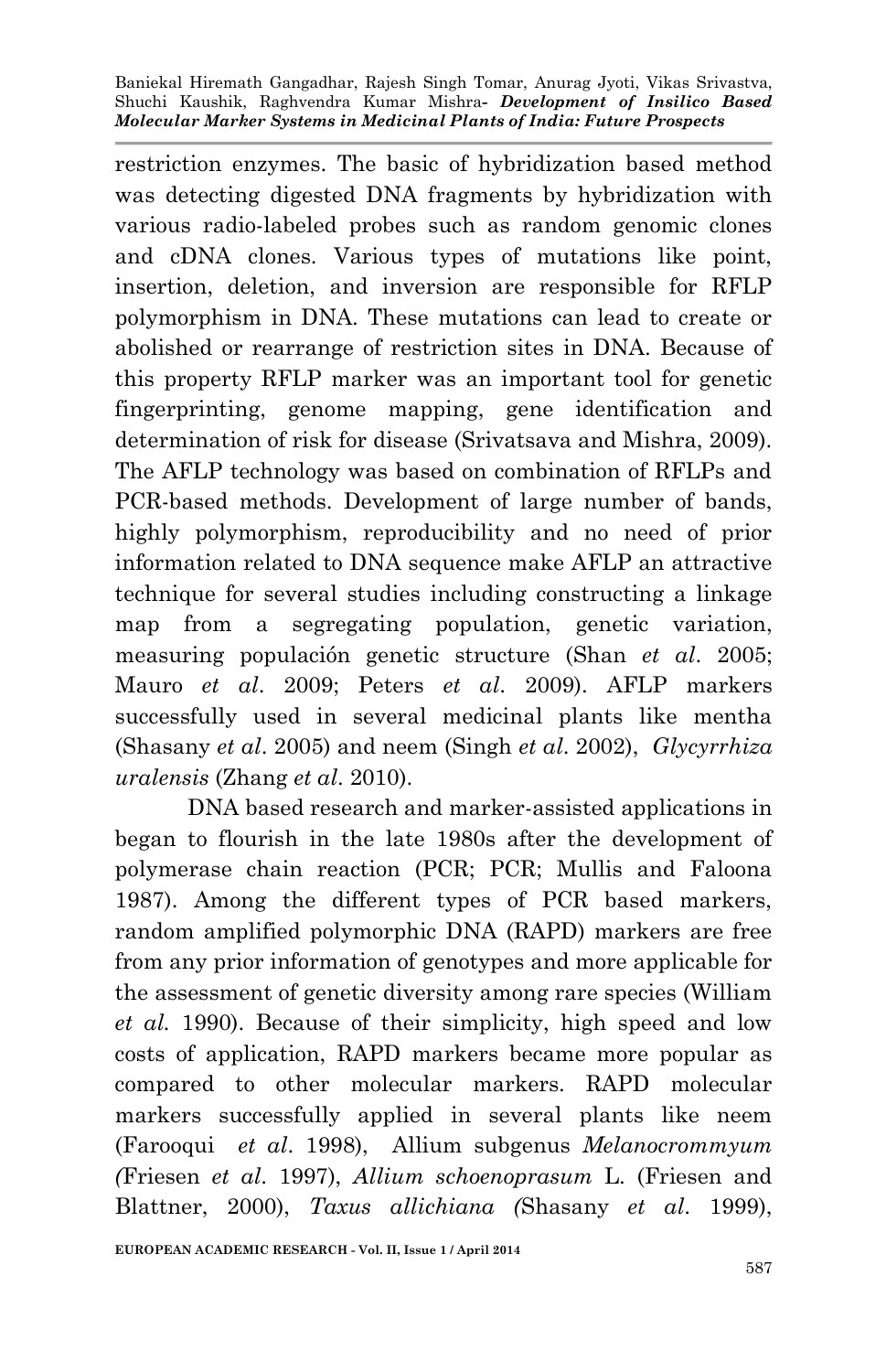*Codonopsis pilosula (*Fu *et al*. 1999), *Juniperus communis* L. (Adams *et al*. 2003), *Catharanthus roseus* (Gupta *et al.* 2007) for diversity study. In contrast to RAPD, ISSR primers are designed from SSR motifs and dispersed throughout the genome however both have similar practical approaches (Gupta *et al.* 1996; Buhulikar *et al*. 2004) and widely used in many respects such as the study of genetic diversity, gene mapping and molecular mapping in pea, *Cannabis sativa* (Kojoma *et al*. 2002), *Catharanthus* (Gupta *et al.* 2007, Mishra *et al*. 2009). Further these PCR based marker linked with trait of interest can be modified into more reliable form of marker like sequence characterized amplified region (SCAR) or sequence tagged site (STS) markers. The ability of modification of these markers have provided a new platform for the development of new marker system that are more appropriate for breeders of all commercial crops including medicinal plants (Jain *et al*. 2004; Jain *et al*. 2010; Ahn *et al*. 2011).

All these previous markers provided basic information for mapping and diversity study however they have some limitation like availability, reproducibility and time consumption. Further study of in this direction provide a new era of molecular markers with the development of simple sequence repeat markers (SSR; Gupta *et al*. 1996), also known as microsatellites. The microsatellite or genomic SSR are simple, highly polymorphic, reproducible, co-dominatant in nature and relatively inexpensive. These characters make them highly usable molecular markers in among the crops and non crops like pea (Mishra *et al*. 2009), chickpea (Chaudhary *et al*. 2006), capsicum (Lee *et al*. 2004), medicago (Chu *et al*. 2010), wheat (Marion *et al*. 1998)**.** Presently several number of genomic SSRs primer pairs are now developed in various medicinal plants like *Catharanthus* (Bhumika *et al*. 2010), *Artemisia* (Huang *et al*. 2010), *Isodon rubescens* (Harris and [Klooster](http://www.ncbi.nlm.nih.gov/pubmed?term=%22Klooster%20MR%22%5BAuthor%5D) 2011), *Centella asiatica* [\(Rakotondralambo](http://www.ncbi.nlm.nih.gov/pubmed?term=%22Rakotondralambo%20SO%22%5BAuthor%5D) *et al*. 2012). However in comparison with other economical crop plants the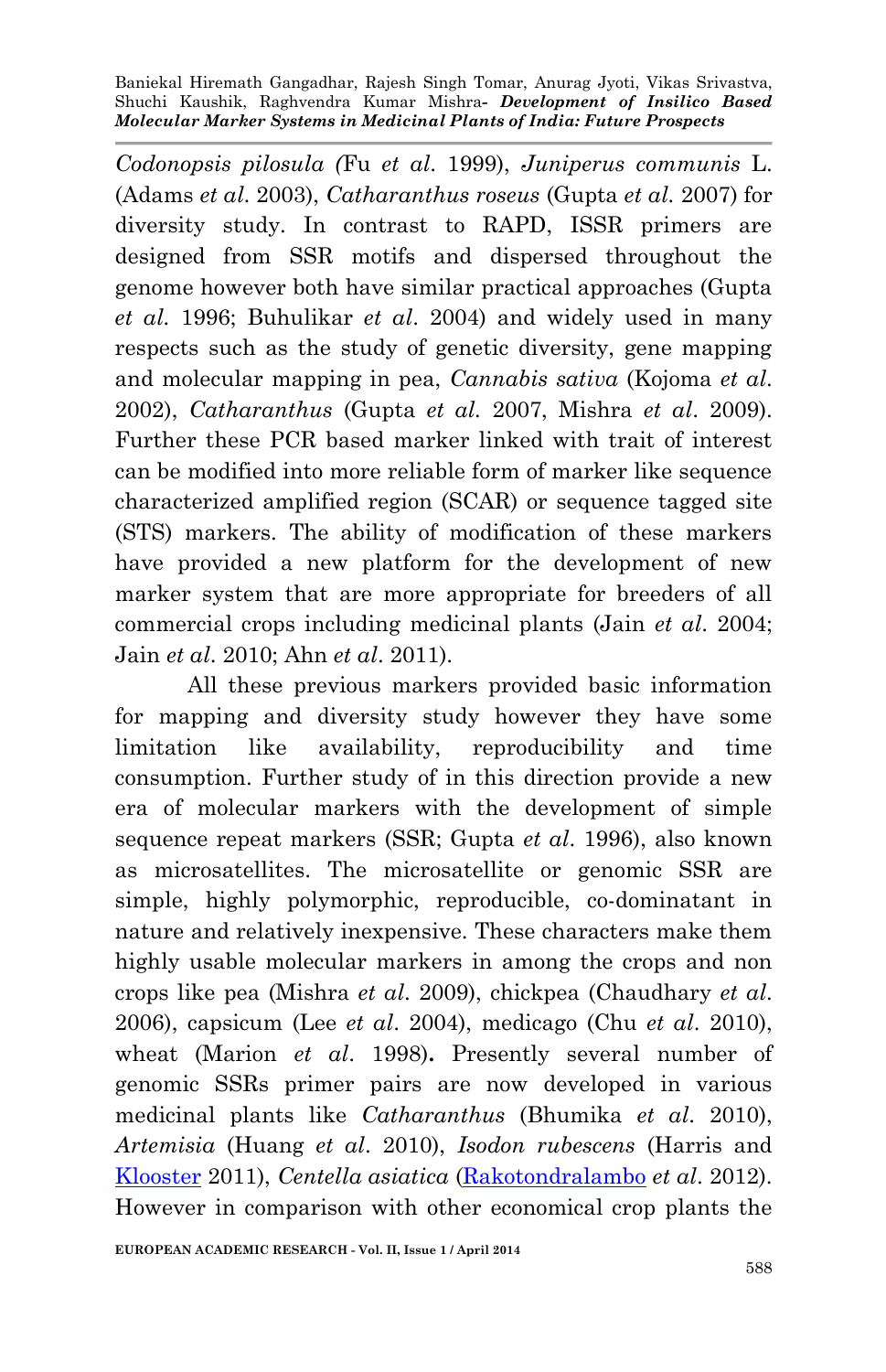numbers of SSR markers are not very high.

#### *Insilico* **based approach for development of Markers**

After the discovery of advanced sequencing methods genome sequencing, transcriptome sequencing or gene expression projects were started worldwide in different plants system as well as medicinal plants also. These thousands of sequences in the form of BAC (bacterial artificial chromosome) clones, ESTs (expressed sequence tags), full length cDNA clones and genes are publically available for research purposes mainly into three databases: GenBank in the National Center for Biotechnology Information (NCBI; Sherry *et al*. 2001), the European Molecular Biology Laboratory (EMBL) nucleotide sequence database and the DNA database bank of Japan (DDBJ). Expressed Sequence Tags (ESTs) are a partial sequencing of cDNA libraries and can be used as a source of information for various types of research work. The cDNAs sequences used for EST developments are individual clones from a cDNA library. These EST are developed from coding region of DNA and can represent transcribed part of genes in different tissue or organ at different developmental stages. Because of these features, ESTs have become a reliable and valuable source for developing molecular markers (Gupta *et al*. 2003, Graham *et al*. 2010). Insilico based methods tries to derive information of sequence data with the help of various bioinformatics software. Amongst conventional methods of marker development, Insilco approaches are very useful, much faster, cheaper and informatics for the molecular maker development. Already a number of software programs have been developed and implemented in several plants and successfully identified molecular markers from sequence data. A list of software and pipeline provided in table can be used to detect SSRs and SNPs markers from genomic sequences as well as in ESTs (Table 2).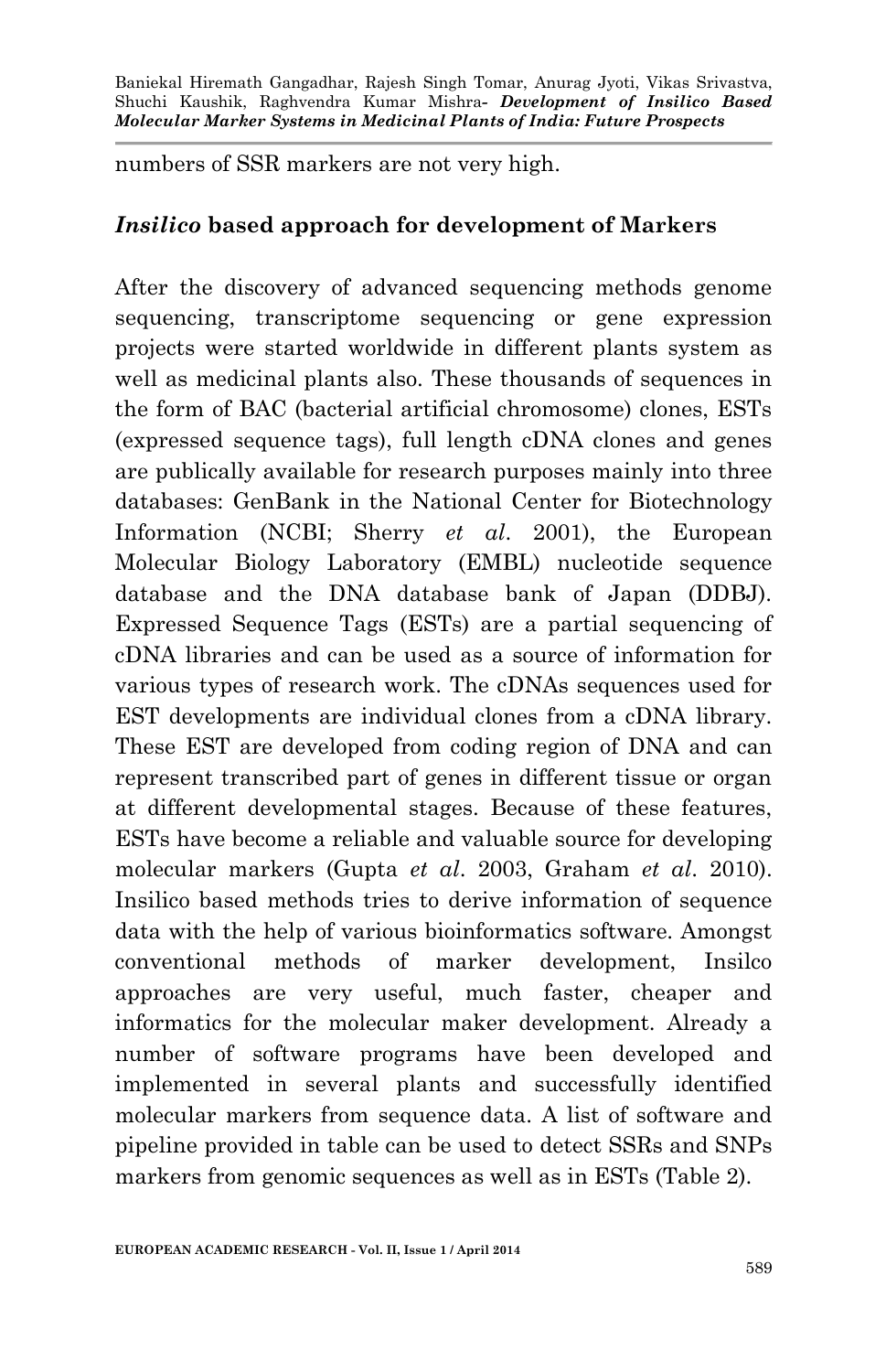| Name of Software                       | Website address                                                                |
|----------------------------------------|--------------------------------------------------------------------------------|
| Sputnik                                | http://espressosoftware.com/pages/sputnik.jsp                                  |
|                                        | http://cbi.labri.fr/outils/Pise/sputnik.html)                                  |
| Tandem<br>Repeat                       | http://tandem.bu.edu/trf/trf.html                                              |
| Finder(TRF)                            |                                                                                |
|                                        |                                                                                |
| RepeatFinder                           | http://www.cbcb.umd.edu/software/RepeatFinder/                                 |
| <b>REPEATMASKER</b>                    | http://www.repeatmasker.org.                                                   |
| SciRoKo<br>(SSR                        | www.kofler.or.at/Bioinformatics                                                |
| Classification<br>and<br>Investigation |                                                                                |
| by<br>Robert                           |                                                                                |
| Kofler)                                |                                                                                |
| SSRPrimer                              | http://hornbill.cspp.latrobe.edu.au                                            |
|                                        | http://acpfg.imb.uq.edu.au                                                     |
|                                        |                                                                                |
| Indentification<br>$_{\rm SSR}$        | www.gramene.org/db/searches/ssrtool                                            |
| Tool (SSRIT)                           |                                                                                |
| Tandem<br>repeat                       | http://finder.sourceforge.net                                                  |
| Occurrence<br>Locator                  |                                                                                |
| (TROLL)                                |                                                                                |
| SSR Poly                               |                                                                                |
| MIcroSAtellite(MISA)                   | http://acpfg.imb.uq.edu.au/ssrpoly.php<br>http://pgrc.ipk-gatersleben.de/misa/ |
|                                        |                                                                                |
| Modified sputnik II                    | http://wheat.pw.usda.gov/ITMI/EST-SSR/LoRota                                   |
|                                        |                                                                                |
| <b>SSRSEARCH</b>                       | ftp://ftp.gramene.org/pub/gramene/software/scripts/ssr.pl                      |
|                                        |                                                                                |
| Sorting<br>intolerant                  | http://blocks.fhcrc.org/sift/SIFT.htm                                          |
| from tolerant (SIFT;                   |                                                                                |
| PolyBayes                              | http://bioinformatics.bc.edu/marthlab/PolyBayes                                |
|                                        |                                                                                |
| PolyPhred                              | http://droog.mbt.washington.edu                                                |
|                                        |                                                                                |
| SNPDetector                            | http://lpg.nci.nih.gov/                                                        |
|                                        |                                                                                |
|                                        |                                                                                |
| NovoSNP                                | http://www.molgen.ua.ac.be/bioinfo/novosnp/                                    |
|                                        |                                                                                |
| AutoSNP                                | http://acpfg.imb.uq.edu.au                                                     |
|                                        |                                                                                |
| Polymorphism                           | (PolyPhen; http://genetics.bwh.harvard.edu/pph/;                               |
| phenotyping                            |                                                                                |
|                                        |                                                                                |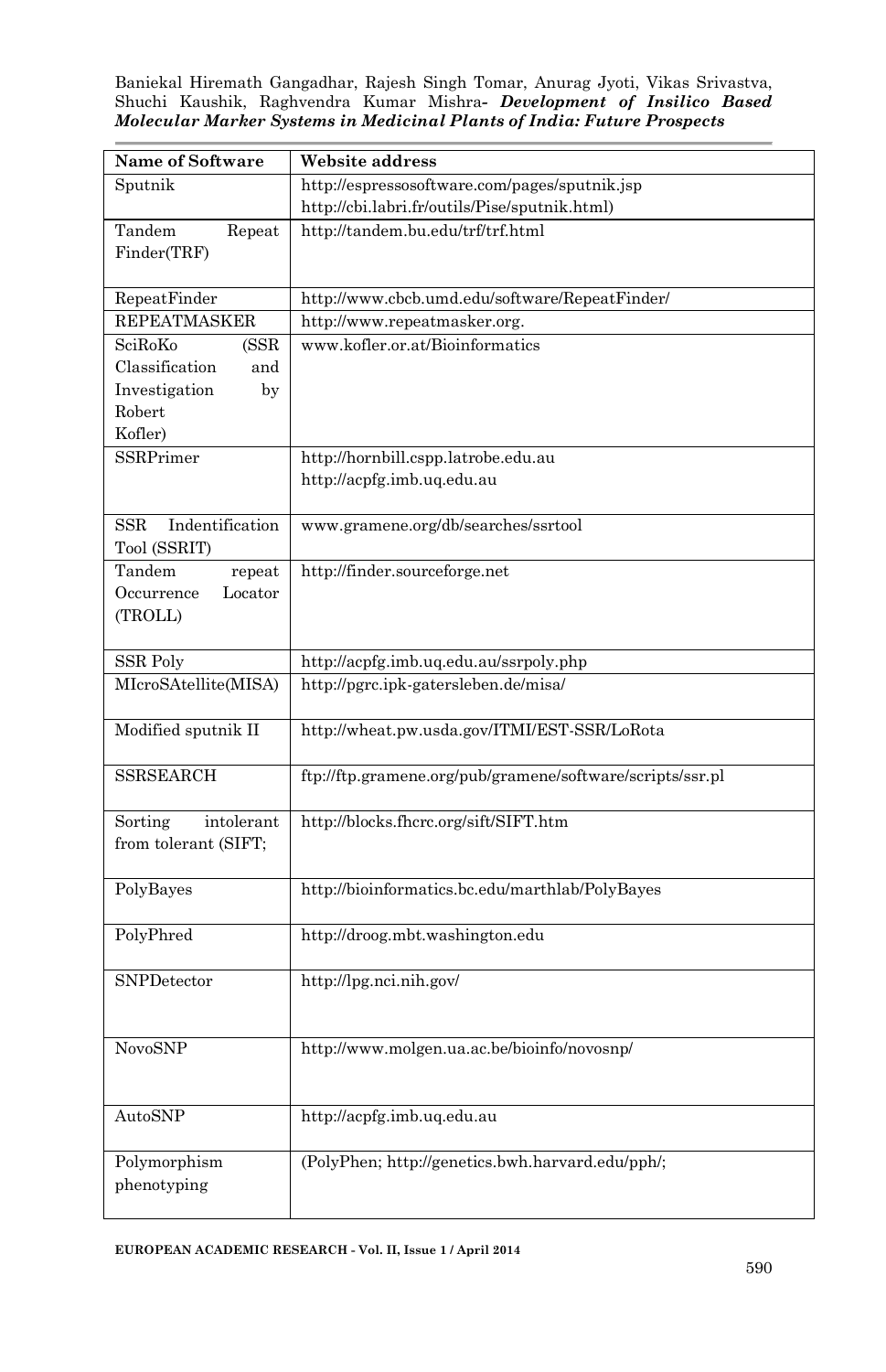| MAPP<br>tool<br><i>(multivariate)</i><br>analysis of protein<br>polymorphism) | http://mendel.stanford.edu/SidowLab/downloads/MAPP/index.html; |
|-------------------------------------------------------------------------------|----------------------------------------------------------------|
| Prediction of amino<br>acid<br>replacement<br>probability                     | Parepro: http://www.mobioinfor.cn/parepro/; Parepro            |
| SNPs <sub>3</sub> D                                                           | (http://www.snps3d.org/)                                       |
| large-scale<br>human<br>SNP<br>annotated<br>database                          | LS-SNP; http://modbase.compbio.ucsf.edu/LS-SNP/                |
| <b>SNP</b> effect                                                             | http://snpeffect.vib.be                                        |

**Table 2: List of bioinformatics tools used for identification and analysis of SSR and SNP in plants and animals**

#### **(a) EST based SSR markers**

Microsatellites or simple sequence repeats (SSRs) or short tandem repeats (STRs) are tandem repeats of 1-6 base pairs of DNA. In compare to other neutral regions of DNA the microsatellites are more variable because of high rate to mutations due to slipped strand mispairing (slippage) during DNA replication (Yamazaki *et al*. 1994). Due to their high variation nature, microsatellites are highly polymorphic, multiallelic, co-dominant nature, relative abundance, transferable between different laboratory and reproducible (Chen *et al*. 1999; Kapteyn *et al*. 2002). Two types of methods are now available for development of SSRS (a) conventional methods (b) insilico based approach. Conventional method is based on construction of a genomic library from DNA and then screened these clones for the identification of SSR repeat motifs by hybridization (Shokeen *et al.* 2005). In contrast to conventional methods *Insilco* method is based on available EST database. Several software packages have been developed to screen these ESTdatabases for detection of SSR repeats motifs (Table 2). After the development of EST-SSR primer pairs, they are widely adapted for mapping and transferability studies in different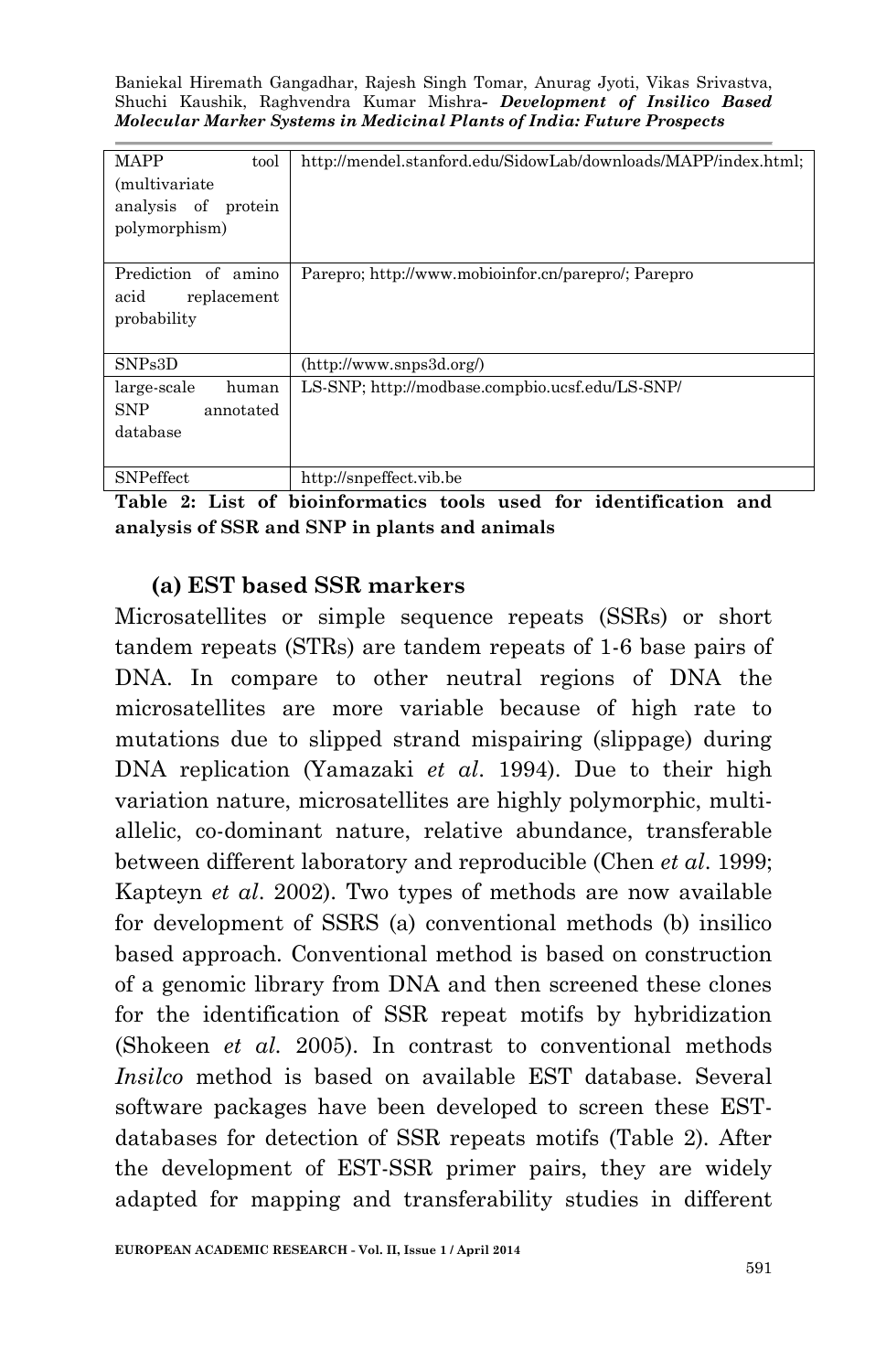model plant systems (Gupta *et al.* 2003).

Presently thousands of EST database, developed from different genotypes of plants are freely available on public domain (Table 3).

| S. No.         | Genus           | Species name              | No. of ESTs available |
|----------------|-----------------|---------------------------|-----------------------|
| $\mathbf{1}$   | Acacia          | caesia                    | 9110                  |
|                |                 | $\emph{catechu}$          |                       |
|                |                 | chundra                   |                       |
|                |                 | $m$ angium                |                       |
|                |                 | concinna                  |                       |
|                |                 | farnesiana                |                       |
|                |                 | nilotica                  |                       |
|                |                 | sinuata                   |                       |
| $\overline{2}$ | Adhatoda        | beddomei                  | 1780                  |
|                |                 | vasica                    |                       |
|                |                 | zeylanica                 |                       |
| 3              | A diantum       | capillus veneris          | $30546\,$             |
|                |                 | lunulatum                 |                       |
|                |                 | philippense               |                       |
|                |                 | venustum                  |                       |
| $\overline{4}$ | Allium          | $\overline{ampeloprasum}$ | 43376                 |
|                |                 | cepa                      |                       |
|                |                 | sati vum                  |                       |
|                |                 | stracheyi                 |                       |
| $\bf 5$        | Apium           | graveolens                | 2355                  |
| $\,6\,$        | Argemone        | mexicana                  | 5488                  |
| $\overline{7}$ | Aristolochia    | bracteola ta              | 16451                 |
|                |                 | indica                    |                       |
|                |                 | rotunda                   |                       |
|                |                 | tagala                    |                       |
| 8              | Artemisia       | absinthium                | 95021                 |
|                |                 | annua                     |                       |
|                |                 | $\overline{marti}$        |                       |
|                |                 | nilagirica                |                       |
|                |                 | pallens                   |                       |
|                |                 | parviflora                |                       |
| 9              | <b>Berberis</b> | aristata                  | 4978                  |
|                |                 | can adensis               |                       |
|                |                 | asiatica                  |                       |
|                |                 | chitria                   |                       |
|                |                 | lycium                    |                       |
|                |                 | tinctoria                 |                       |
|                |                 | umbellata                 |                       |

**EUROPEAN ACADEMIC RESEARCH - Vol. II, Issue 1 / April 2014**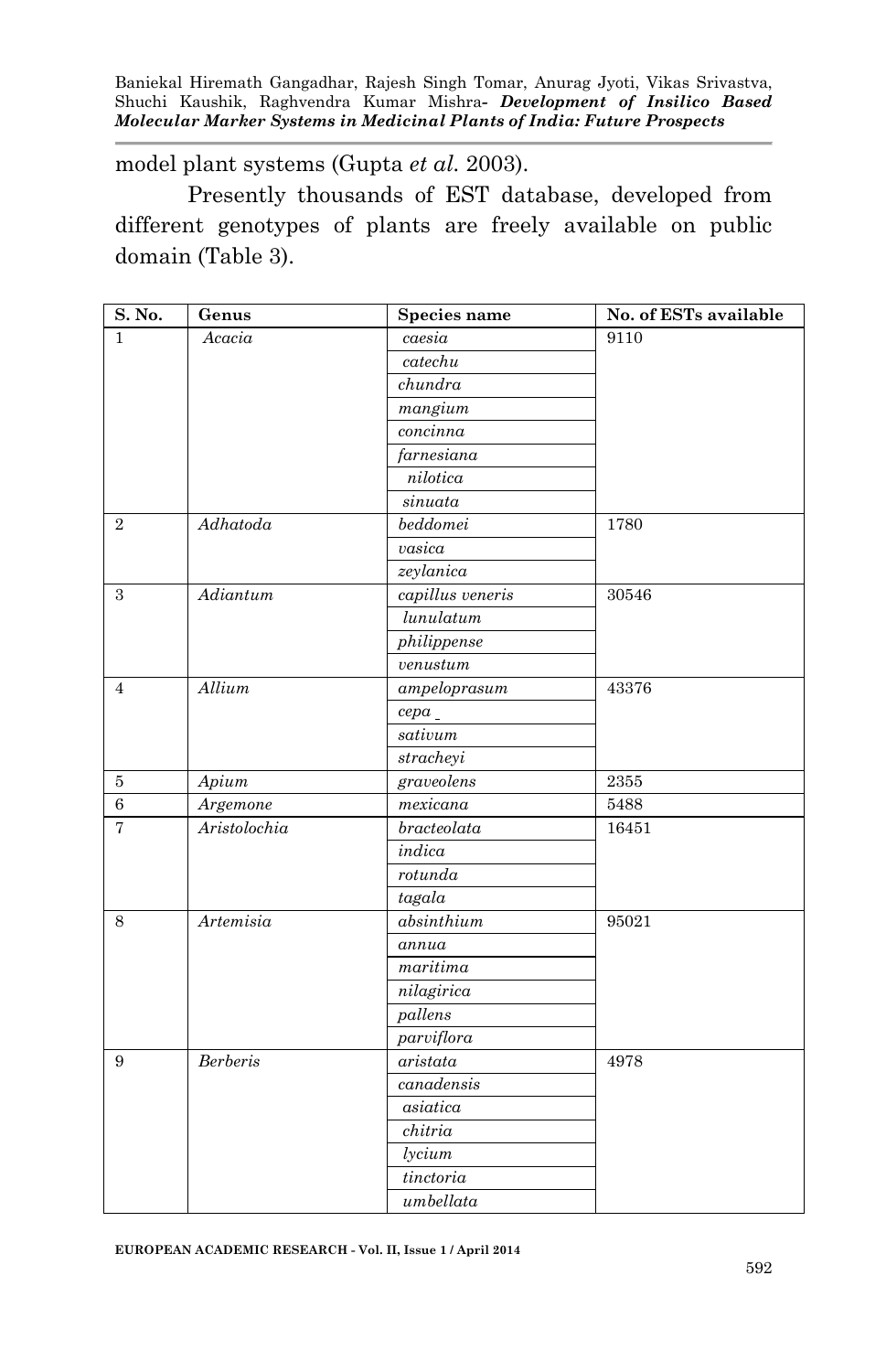| 10       | <b>Brassica</b>           | alba                        | 1107563 |
|----------|---------------------------|-----------------------------|---------|
|          |                           | juncea                      |         |
| 11       | Cajanus                   | cajan                       | 25314   |
| $12\,$   | Cannabis                  | sativa                      | 12903   |
| $13\,$   | Carica                    | papaya                      | 85961   |
| 14       | Carthamus                 | $t$ inctorius               | 41584   |
| $15\,$   | $\overline{Catharanthus}$ | roseus                      | 19910   |
| 16       | Centella                  | asiatica                    | 4443    |
| $17\,$   | Cichorium                 | $endivia$                   | 84,149  |
| 18       | Citrullus                 | lanatus                     | 12503   |
| 19       | Citrus                    | acida                       | 603955  |
|          |                           | aurantifolia                |         |
|          |                           | $\it auration$              |         |
|          |                           | berg a m i a                |         |
|          |                           | limon                       |         |
|          |                           | medica                      |         |
|          |                           | $reliculata$                |         |
| $20\,$   | Clematis                  | gauriana                    | 5199    |
| 21       | Coffea                    | arabica                     | 174275  |
|          |                           | travan corensis             |         |
| 22       | Cucumis                   | melo                        | 130006  |
|          |                           | sati vus                    |         |
|          |                           | trigonus                    |         |
| 23       | Cucurbita                 | maxima                      | 852     |
|          |                           | moschata                    |         |
| 24       | Daucus                    | $\overline{D}$ aucus carota | 18137   |
| 25       | Dioscorea                 | alata                       | 44134   |
|          |                           | bulbifera                   |         |
|          |                           | deltoidea                   |         |
|          |                           | oppositifolia               |         |
|          |                           | pentaphylla                 |         |
| 26       | Erythrina                 | indica                      | 726     |
|          |                           | suberosa                    |         |
|          |                           | variegata                   |         |
| 27       | Eucalyptus                | citriodora                  | 168309  |
|          |                           | globulus                    |         |
| $\bf 28$ | Fumaria                   | indica                      | 4145    |
|          |                           | officinalis                 |         |
|          |                           | parviflora                  |         |
| 29       | Glycyrrhiza               | uralensis                   | 50666   |
|          |                           | $\bar{g}$ labra             |         |
| 30       | Gossypium                 | $arboreum$ ----             | 467736  |
|          |                           | herbaceum                   |         |
|          |                           | hirsutum                    |         |
|          |                           |                             |         |

**EUROPEAN ACADEMIC RESEARCH - Vol. II, Issue 1 / April 2014**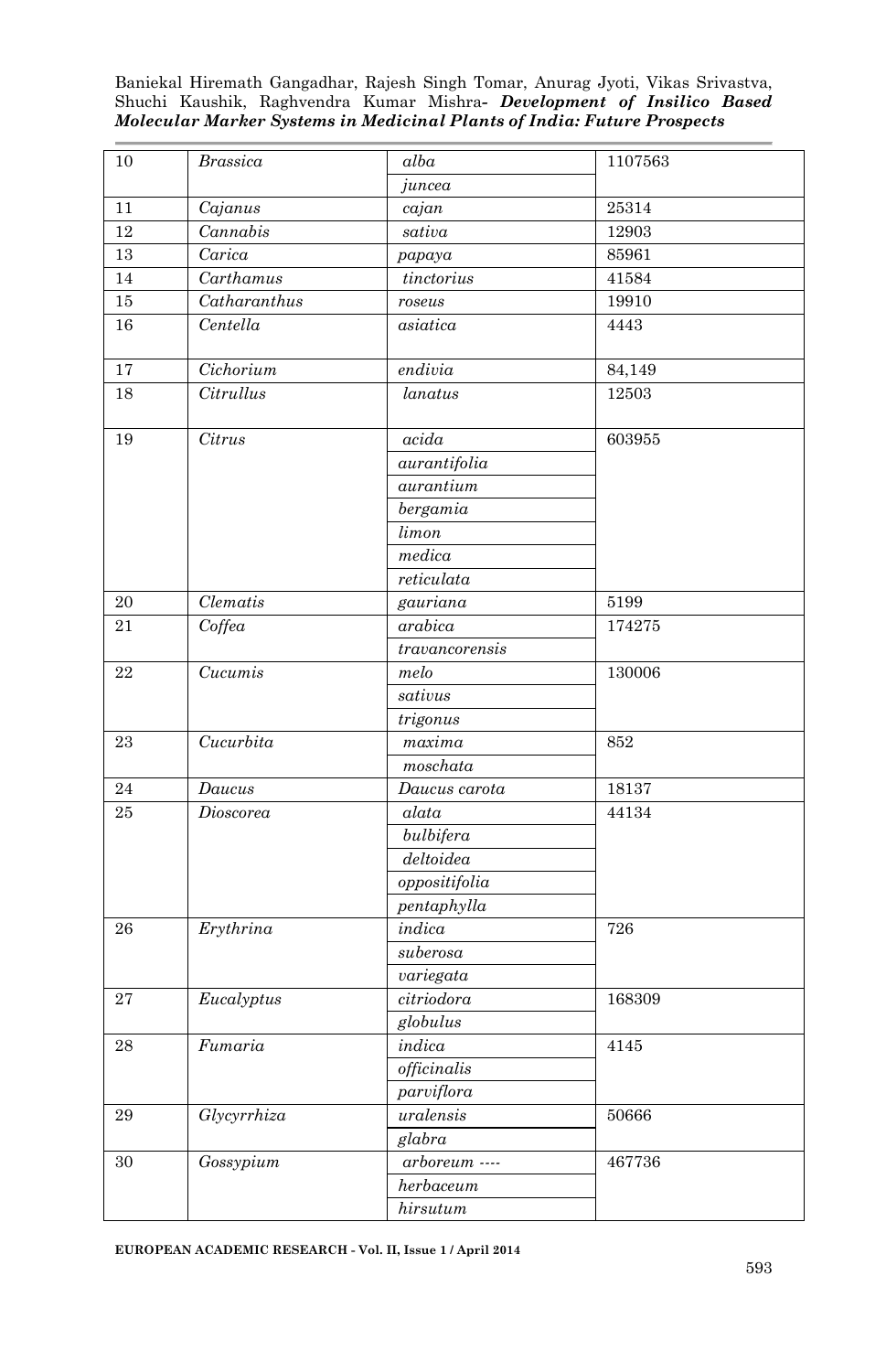| 31        | Helianthus  | annuus                          | 133698               |
|-----------|-------------|---------------------------------|----------------------|
| 32        | Hippophae   | $r$ hamnoides                   | 3412                 |
| $33\,$    | $H$ ordeum  | vulgare                         | 525999               |
| 34        | Ipomoea     | batatas                         | 88199                |
|           |             | trifida                         |                      |
|           |             | digitata                        |                      |
|           |             | mauritiana                      |                      |
|           |             | nil                             |                      |
|           |             | $\ensuremath{\textit{obscura}}$ |                      |
|           |             | pes-caprae                      |                      |
|           |             | pes-tigridis                    |                      |
|           |             | petaloidea                      |                      |
|           |             | reptans                         |                      |
|           |             | sepiaria                        |                      |
|           |             | biloba                          |                      |
| 35        | Jatropha    | curcas                          | 46947                |
| $36\,$    | Linum       | usitatis simum                  | 286852               |
| $\bf{37}$ | Macrotyloma | uniflorum                       | 1025                 |
| 38        | Mangifera   | indica                          | 1665                 |
|           |             |                                 |                      |
| 39        | Medicago    | sativa                          | 12371                |
| 40        | Mentha      | aquatic                         | 1634                 |
|           |             | arvensis                        |                      |
|           |             | piperita                        |                      |
|           |             | viridis                         |                      |
| 41        | Nelumbo     | nucifera                        | 2207                 |
| 42        | Nicotiana   | Tabacum                         | 334384               |
| 43        | Ocimum      | americanum                      | 23260                |
|           |             | $\overline{basilicum}$          |                      |
|           |             | gratissimum                     |                      |
|           |             | kilimandscharicum               |                      |
|           |             | sanctum                         |                      |
|           |             | tenuiflorum                     |                      |
| 44        | Oldenlandia | corymbosa                       | 1117                 |
|           |             | umbellata                       |                      |
| 45        | Panax       | ginseng                         | 11412                |
|           |             | pseudoginseng                   |                      |
| 46        | Pandanus    | fascicularis                    | 977                  |
| $47\,$    | Papaver     | somniferum                      | $\boldsymbol{20918}$ |
| $\rm 48$  | Phaseolus   | mungo                           | $391150\,$           |
|           |             |                                 | 123988               |
|           |             | coccineus                       |                      |
|           |             | vulgaris                        |                      |
|           |             | radiatus                        |                      |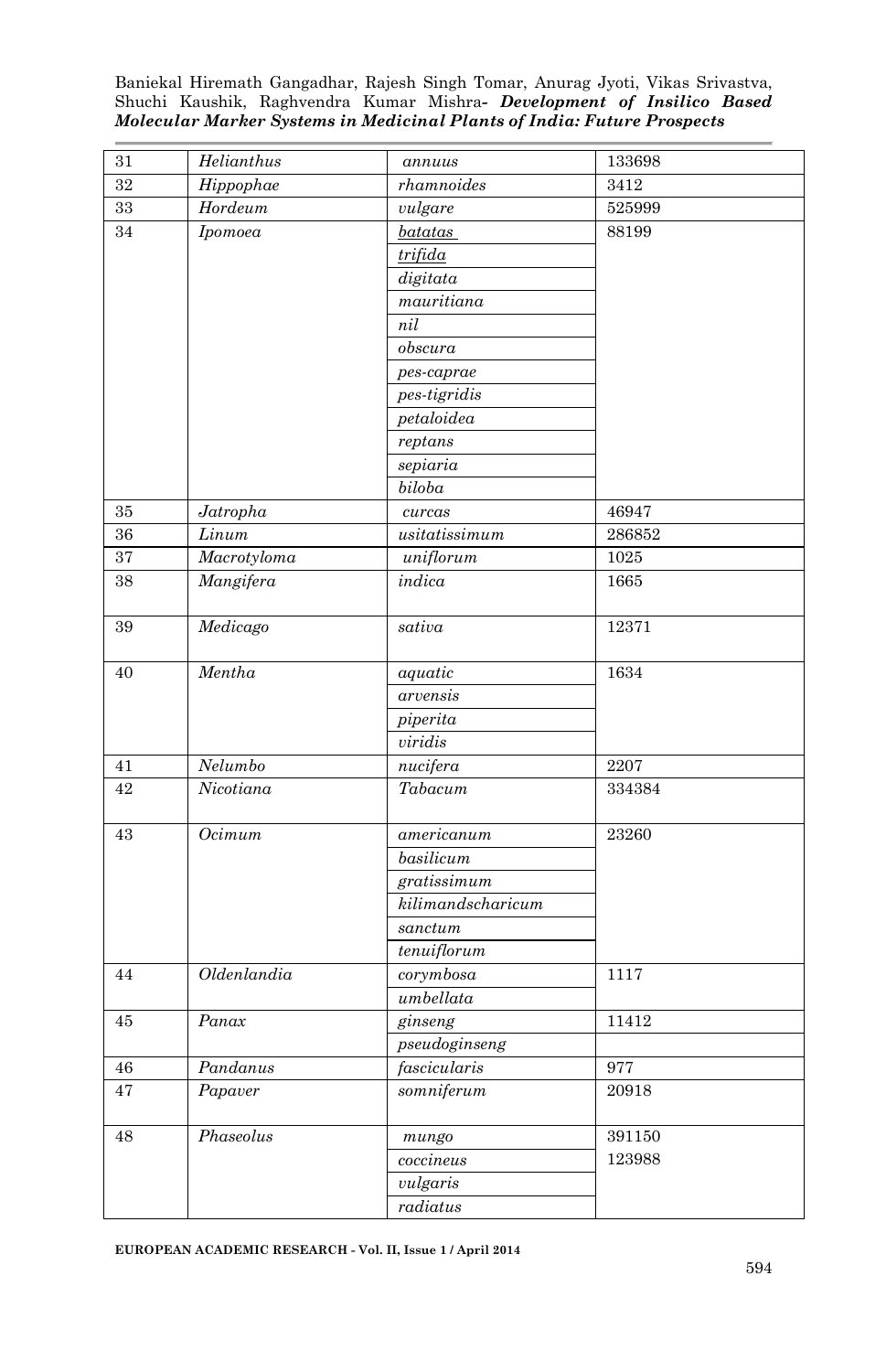| 49     | Pistacia        | chinensis                      | 1299   |  |
|--------|-----------------|--------------------------------|--------|--|
|        |                 | integerrima                    |        |  |
|        |                 | <i>lentiscus</i>               |        |  |
|        |                 | vera                           |        |  |
| 50     | Plumbago        | indica                         | 1780   |  |
|        |                 | zeylanica                      |        |  |
| 51     | Prunus          | $\it armeniaca$                | 114096 |  |
|        |                 | $avium$ $\cdots$               |        |  |
|        |                 | cerasoides                     |        |  |
|        |                 | dulcis                         |        |  |
|        |                 | mahaleb                        |        |  |
| 52     | Pueraria        | lobata                         | 6365   |  |
|        |                 | tuberosa                       |        |  |
| $53\,$ | Punica          | granatum                       | 787    |  |
| 54     | $R$ <i>heum</i> | australe                       | 898    |  |
|        |                 | $emodi$                        |        |  |
|        |                 | $moor$ croftianum              |        |  |
|        |                 | palmatum                       |        |  |
|        |                 | spiciforme                     |        |  |
|        |                 | webbianum                      |        |  |
| 55     | Rhododendron    | catawbiense                    | 1241   |  |
|        |                 | campanulatum                   |        |  |
|        |                 | lepidotum                      |        |  |
| 56     | Ricinus         | communis                       | 62592  |  |
|        |                 |                                |        |  |
| 57     | Saccharum       | $m$ unja                       | 283640 |  |
|        |                 | $of \ddot{\textit{ficinarum}}$ |        |  |
|        |                 | spontaneum                     |        |  |
| 58     | Salvia          | $a$ egyptiaca                  | 11973  |  |
|        |                 | milibrium                      |        |  |
|        |                 | fruticosa                      |        |  |
|        |                 | haematodes                     |        |  |
|        |                 | $moor$ croftiana               |        |  |
|        |                 | plebeia                        |        |  |
|        |                 | sclarea                        |        |  |
| 59     | Saussurea       | costus                         | 1897   |  |
|        |                 | hypoleuca                      |        |  |
|        |                 | lappa                          |        |  |
| 60     | Sesamum         | indicum                        | 44722  |  |
|        |                 | orientale                      |        |  |
| 61     | Setaria         | italica                        | 66027  |  |
| $62\,$ | Solanum         | anguivi                        | 745876 |  |
|        |                 | melongena                      |        |  |
|        |                 | nigrum                         |        |  |
|        |                 | $\> surface$                   |        |  |

**EUROPEAN ACADEMIC RESEARCH - Vol. II, Issue 1 / April 2014**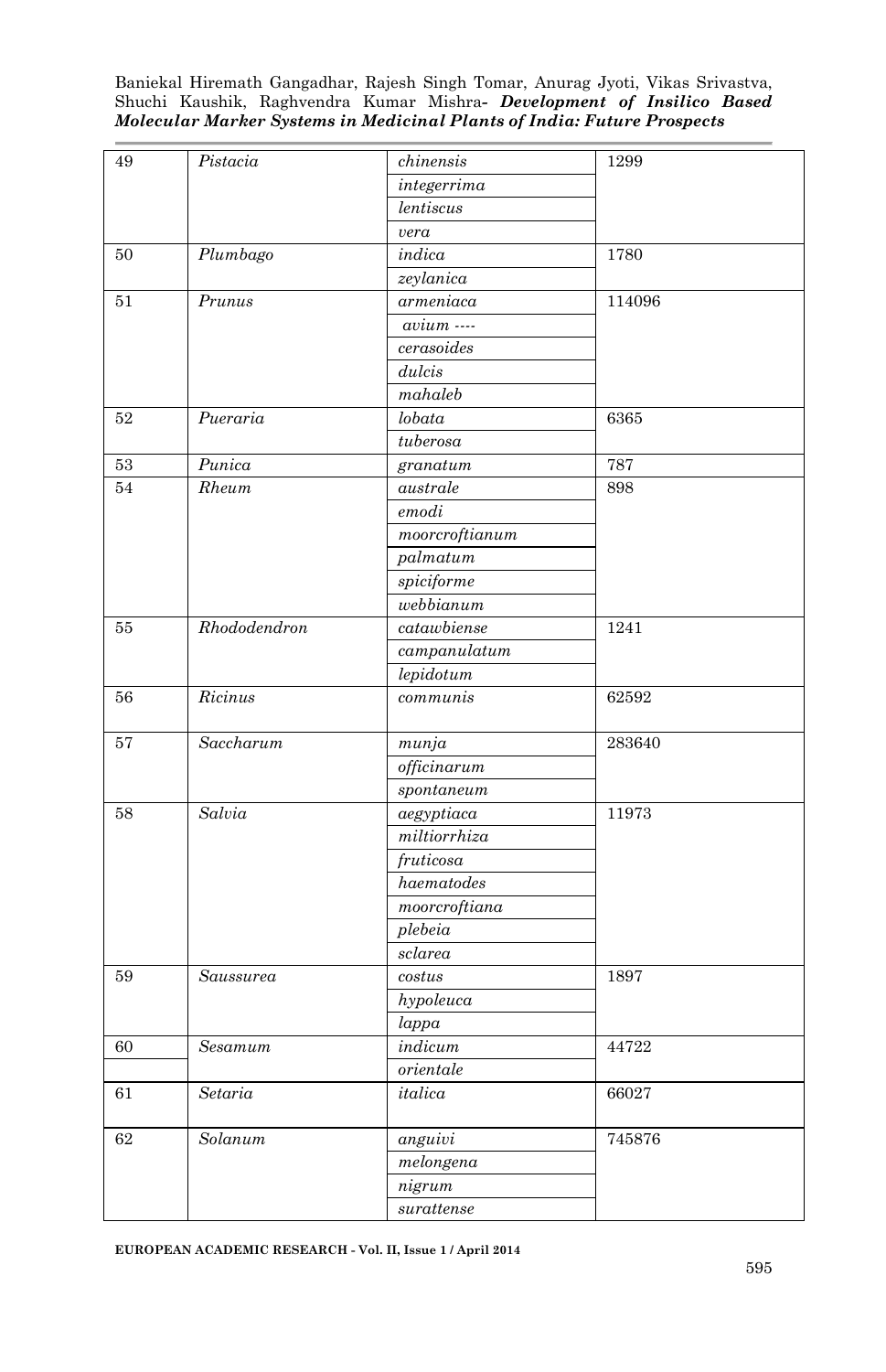|    |            | torvum       |        |  |
|----|------------|--------------|--------|--|
|    |            | trilobatum   |        |  |
|    |            | violaceum    |        |  |
|    |            | virginianum  |        |  |
|    |            | xanthocarpum |        |  |
| 63 | Taraxacum  | officinale   | 41296  |  |
| 64 | Thalictrum | flavum       | 4299   |  |
| 65 | Vigna      | $mungo -$    | 192440 |  |
|    |            | radiata      |        |  |
|    |            | unguiculata  |        |  |
|    |            | vexillata    |        |  |
| 66 | Zingiber   | officinal    | 38115  |  |

**Table 3: No. of ESTs available for medicinal plants on public domain**

The availability of databases is providing rich resources for marker development. These data can be exploited for development of EST based SSR markers by using software based *In silico* analysis. The development method of SSR markers by Insilco analysis provides a better opportunity to understand the functional annotation of individual ESTsequence. This method is more preferable today because of several advantages (Scott *et al*., 2000; Temnykh *et al*., 2000) like they are co-dominant, highly transferable, computer based, need less time to development and more informative in comparison to Ist and 2nd generation markers (Zane *et al*., 2002). Also these EST-SSR markers provide an opportunity to identify or clone a gene when they show linkage with a trait of interest (Thiel *et al*., 2003).

ESTs are developed from transcribed or coding region of genome therefore they have more conserve region in compare to genomic SSRs. Because of this phenomena EST based SSR marker have high transferability between different crossspecies (Portis *et al*. 2007; Varshney *et al.* 2005). As reported earlier, genomic microsatellites are more polymorphic when compared to EST-SSRs. However, owing to their low cost, easy development and greater information regarding gene discovery and cross-species transferability, make EST-SSRs more preferable than genomic microsatellites. All these unique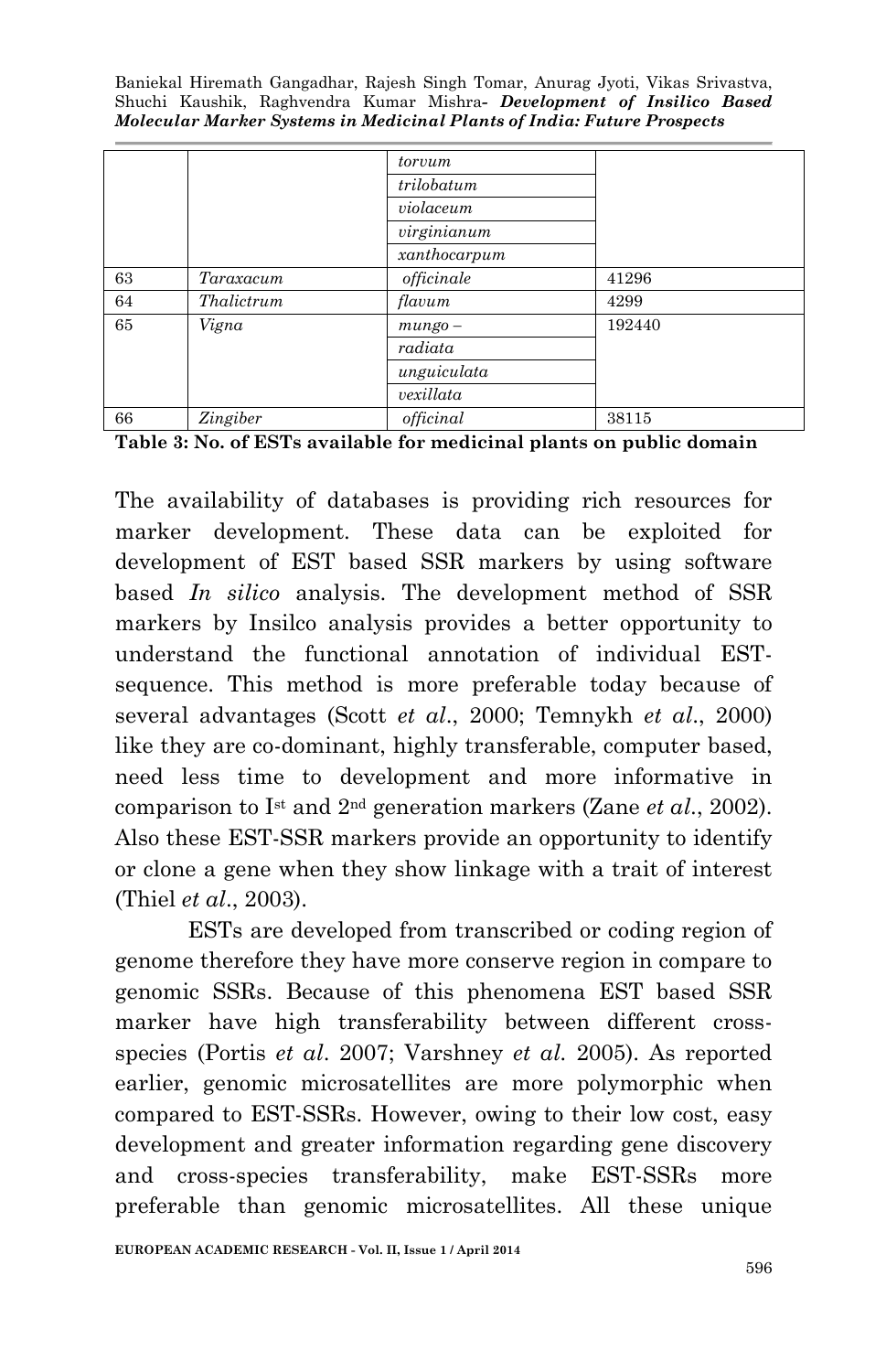characters make EST-SSRs more suitable for diversity, transferability and breeding-related studies in several lessstudied plants (Mishra *et al*. 2011). A large number of ESTderived SSR primers have been reported in several economically and commercial crops including wheat, barley, brassica, peanut, chickpea, horticulture crops like capsicum, lettuce (Gupta *et al*. 2003, Thiel *et al*. 2003, Saha *et al*. 2004, Portis *et al*. 2007, Varshney *et al*. 2009, Mishra *et al*. 2012) and medicinal plants like Catharanthsus, Artemisia, *Epimedium sagittatum* (Graham *et al*. 2010; Mishra *et al*. 2011; Shaohua *et al*. 2010).

### **(b) SNP markers**

Single Nucleotide Polymorphisms (SNPs) are one of the most important and commonly used molecular markers for studying evolution, functional mapping and complex genetic traits (Syvanen *et al*. 2001). SNP is a variation in DNA sequence reported when any single nucleotide (A, T, C or G) differs between same members of species of genome. Because of this single nucleotide variation SNP is providing an opportunity for extremely fine genetic mapping. Distribution of SNP in coding and non-coding region of genomes is not homogenous. It is reported that SNPs present in coding sequences are used to study the functional traits (Grivet *et al*. 2003). Several reasoned have been identified for SNP variation in organism however the natural selection, recombination and mutations rate determine the density of SNP in genome. The polymorphism generated by SNP markers were based on variation in single nucleotide in DNA sequence, can be detected only by novel techniques and technology.

In contrast to previous molecular markers, SNPs cannot be resolved by conventional methods like agarose, metaphore and ployacrylamide gel electrophoresis. Many PCR and hybridization based techniques are expensive, laborious and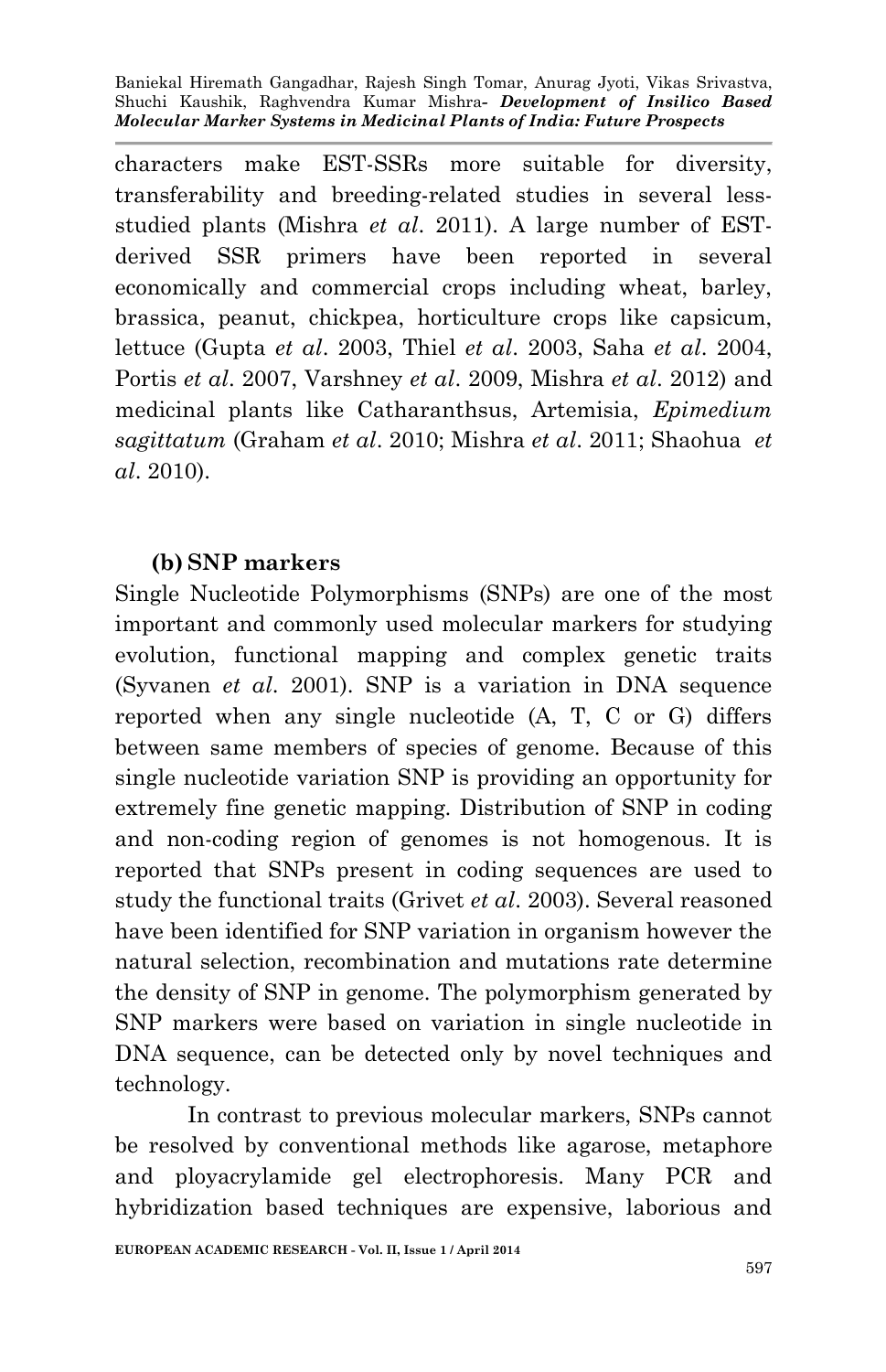time consuming, however they have great tendency for improvement. On the basis of this strategies, several novel techniques were developed and successfully using for identification and detection of novel SNPs including sequenced genomes and next-generation sequencing technologies (Martin *et al.* 2009) capillary electrophoresis (Drabovich *et al*. 2006); mass spectrometry (Griffin *et al*. 2000); single-strand conformation polymorphism (SSCP); electrochemical analysis; denaturizing HPLC and gel electrophoresis, restriction fragment length polymorphism; hybridization analysis and Insilico based analysis. Similar to SSR, development of SNPs with experimental methods in laboratory are time consuming and expensive process. In contrast, Insilico based approach to identify potential SNPs from publicly available database makes the development of SNP markers more easy, fast and inexpensive. Presently several number of Insilco based pipelines have been available/developing to automatically identify SNPs in available sequences (Table 2). The PHRED/PHRAP/PolyBayes system (Marth *et al*. 1999; Le *et al.* 2004) is the most popular among the available pipeline because it has ability to identify paralogs with SNP detection (Useche *et al*. 2001; Picoult-Newberg *et al.* 1999). The other type of pipeline can detect only SNPs, such as autoSNP (Wang *et al*. 2005) and SNiPpER (Kota *et al*. 2003).

# **(c) ILP markers**

In eukaryotic genome, introns are non-coding sequence within a gene that is removed by RNA splicing during RNA maturation. Introns are widespread and constituted major part of eukaryotic (24% in human) Genomes. The number of introns depends on developmental complexity of the eukaryotic species in higher plants. Introns are not randomly scattered throughout the genomes but they are present on specific positions as a conserved region across the genome of same species, even in close related family. Previously it was assumed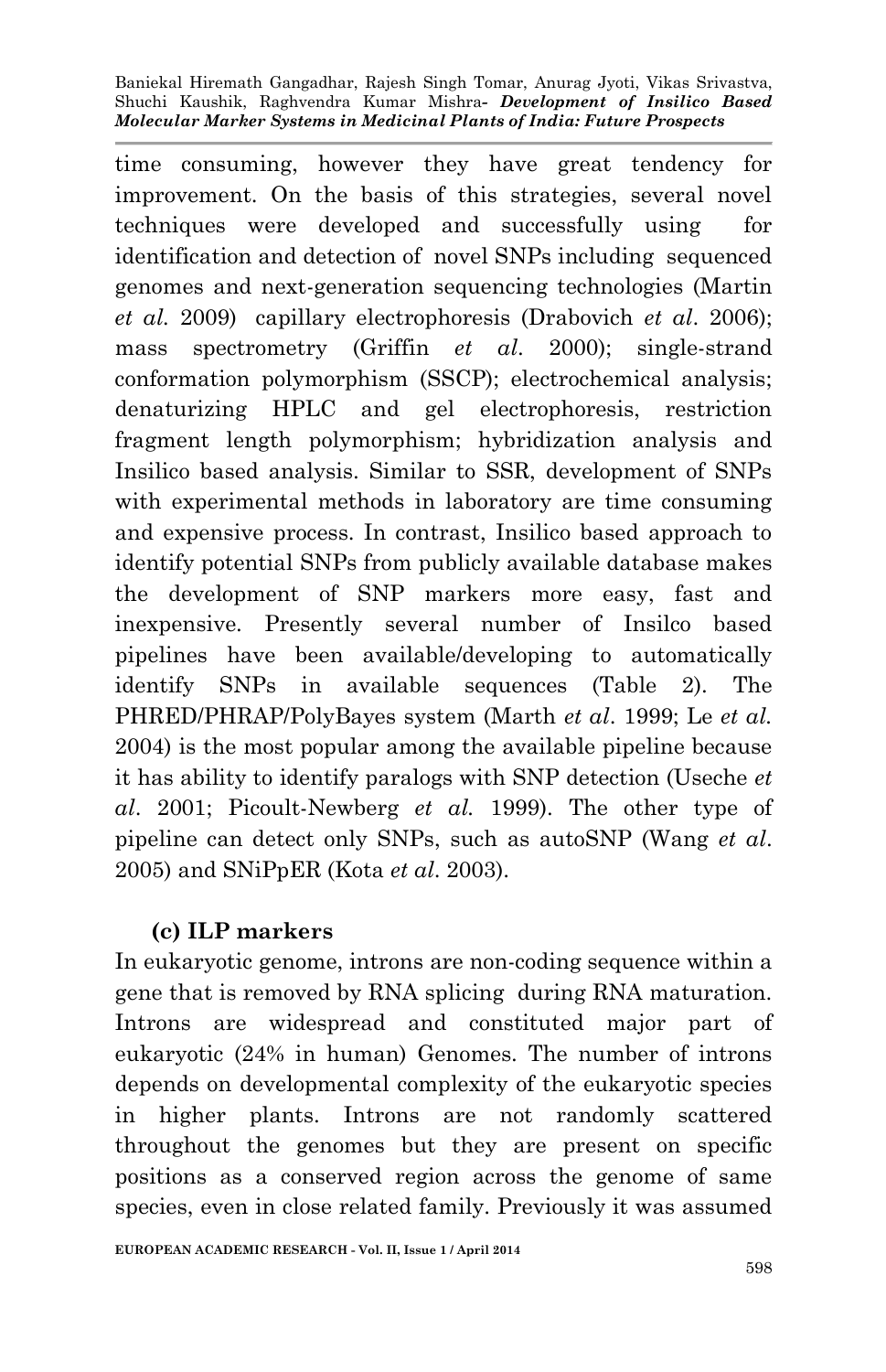that introns are non functional, unimportant sequences. However, now it is reported that Introns have little functional significance, encode specific proteins, may influence the level of gene expression, high variation in DNA sequences and more conserve nature. Because of these important features polymorphisms in introns can also be exploited as molecular markers.

Insilico based approach is a suitable method for analysis of polymorphism in Introns. For the detection of specific intronbased markers in ESTs sequences of crop and non-crop, model plant sequences use as a reference to predict intron positions and then designed a ILP primer pair from flanking exons using the PIP database (http://ibi.zju.edu.cn/pgl/pip/) (Yang *et al*. 2007). Intron length polymorphism markers successfully utilized in various plants system for genetic diversity, transferability and gene mapping (Coˆrte-Real *et al.* 1994; Wydner *et al*. 1994; Gupta *et al*. 2011). These molecular markers have several advantages over conventional methods such as AFLPs, SSR, RFLPs or their modifications. Similarly with EST-SSR an ILP marker also has the following advantages such as neutral in nature, co-dominant, stable, convenient, reliable and high transferability between plant interspecies that can be used for various types of study.

### **(d) MiRNA markers**

In recent years, scientists have focused their studies on small molecules RNA (MiRNA) because of their specific mode of action and participation in post-transcriptional gene regulation. MicroRNAs (miRNAs) are small endogenous, non-coding, single-stranded RNA molecules encoded in the genomes of all eukaryotes (Liu and Chen 2010). These small stretches of RNA sequences play key roles in biological processes like regulation of root and shoot development, leaf and stem development, signal transduction, floral differentiation, timing and development (Jones-Rhoades *et al.* 2006; Chuck *et al*. 2009).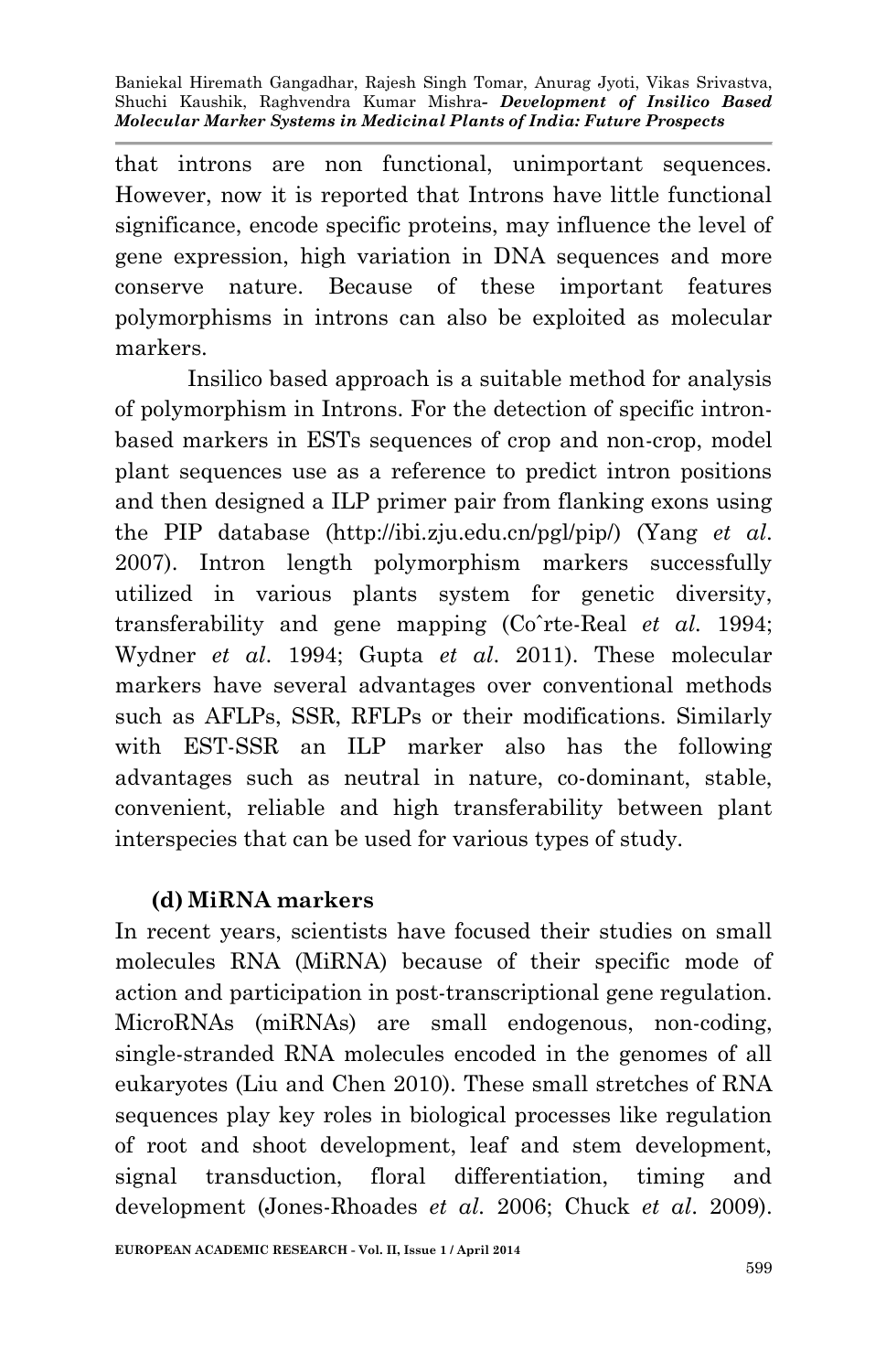These miRNA are also playing a major role in physiological process like defense against biotic and abiotic stress in palnst system. In recent studies, it was observed that these Plant miRNAs are usually evolutionary conserved, inherited stably and remain active in the progeny. Because of these unique features a miRNAs can be applicable to the breeding of hybrid crops (Warthmann *et al*. 2008; Qunig and Yue-Quin 2010). Recently in japonica and indica rice, agronomically applications of miRNA have been reported (Warthmann *et al*. 2008). This approach can play an important role in validation of the functions of putative genes that are responsible for advantageous agronomical traits. Consequently, with the development of miRNAs as molecular markers may be more appropriate promising methods for the identification of genes of interest in crops/non crops.

### **Conclusion**

After the discovery of several new advanced genomics tools in plant biology, our knowledge have enhanced on the genetics and production of secondary metabolites in medicinal important plants. In this direction one of the most important developments was molecular markers in plant breeding. Molecular markers not only improved our knowledge of the basic genetics that is important for secondary metabolites but also helped to development of genetic mapping, gene tagging, map based cloning and QTLs mapping. However several marker system are now available but progress remains slow due to high cost, labor intensive, time consuming and low availability of a number of molecular markers. These reasons are key factors for development of high quality map and improvement of quality and quantity of medicinal plants. However, after development of more advanced sequencing techniques, insilico based markers are now replacing conventional markers system. Approximately 65.9 million ESTs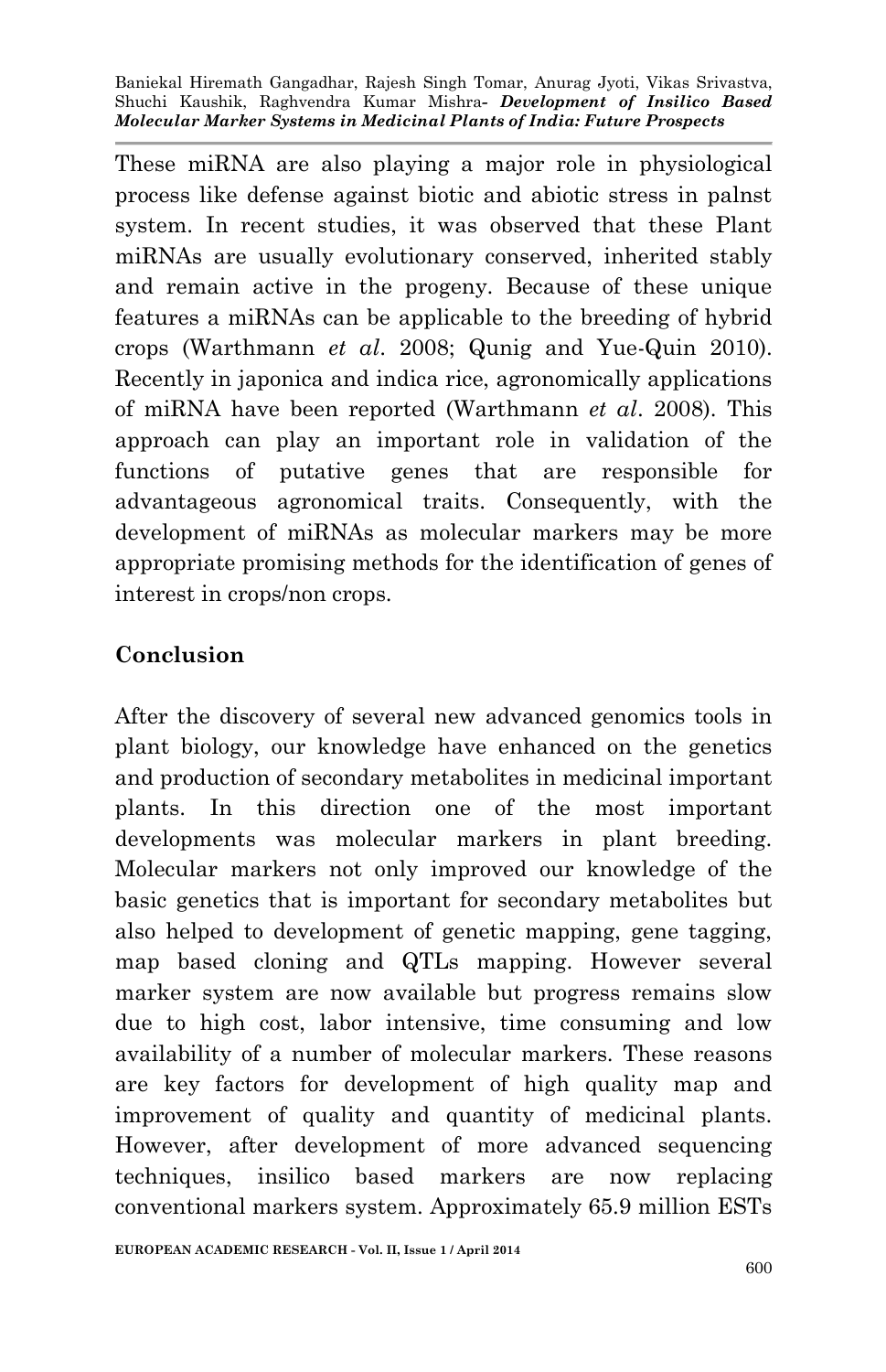are now available in public database covering several crops or non-crops. Developments of molecular markers from available resources are informative, polymorphic, low cost, and can be used in entire family because of high transferability. These databases are a rich source for markers development and increasing day by day with high throughout put sequencing technology. Sequencing based EST-SSR, SNP, ILP and miRNA markers can be developed within a timeframe with the help of available Insilco based tools. In several plant systems, Insilco based molecular markers like EST-SSR and SNP have been developed and succefully used however in case of medicinal plants very few studies are now reported. With the expansion of database and development of next generation sequencing technologies, there will be a rapid growth in markers for medicinal important plants and the use of these markers for diverse applications from crop breeding to predicting human disease risks, impacting both food production and human health for future generations.

\*BHG and RKM Contributed equally in this paper.

# **BIBLIOGRAPHY:**

- Adams, R. P., R. N. Pandey, J. W. Leverenzc, N. Digdardd, K. Hoeghe, and T. Thorfinnssonf. 2003. "Pan-Arctic variation in *Juniperus communis*: History biogeography based on DNA fingerprinting". *Biochem. Syst. Ecol*. 31: 181–192.
- Ahn, C.H., Y.S. Kim, S. Lim, J.S. Yi and Y.E. Choi. 2011. "Random amplified polymorphic DNA (RAPD) analysis and RAPD-derived sequence characterized amplified regions (SCAR) marker development to identify Chinese and Korean ginseng". *J. of Medi. Plants Res*. 5: 4487- 4492.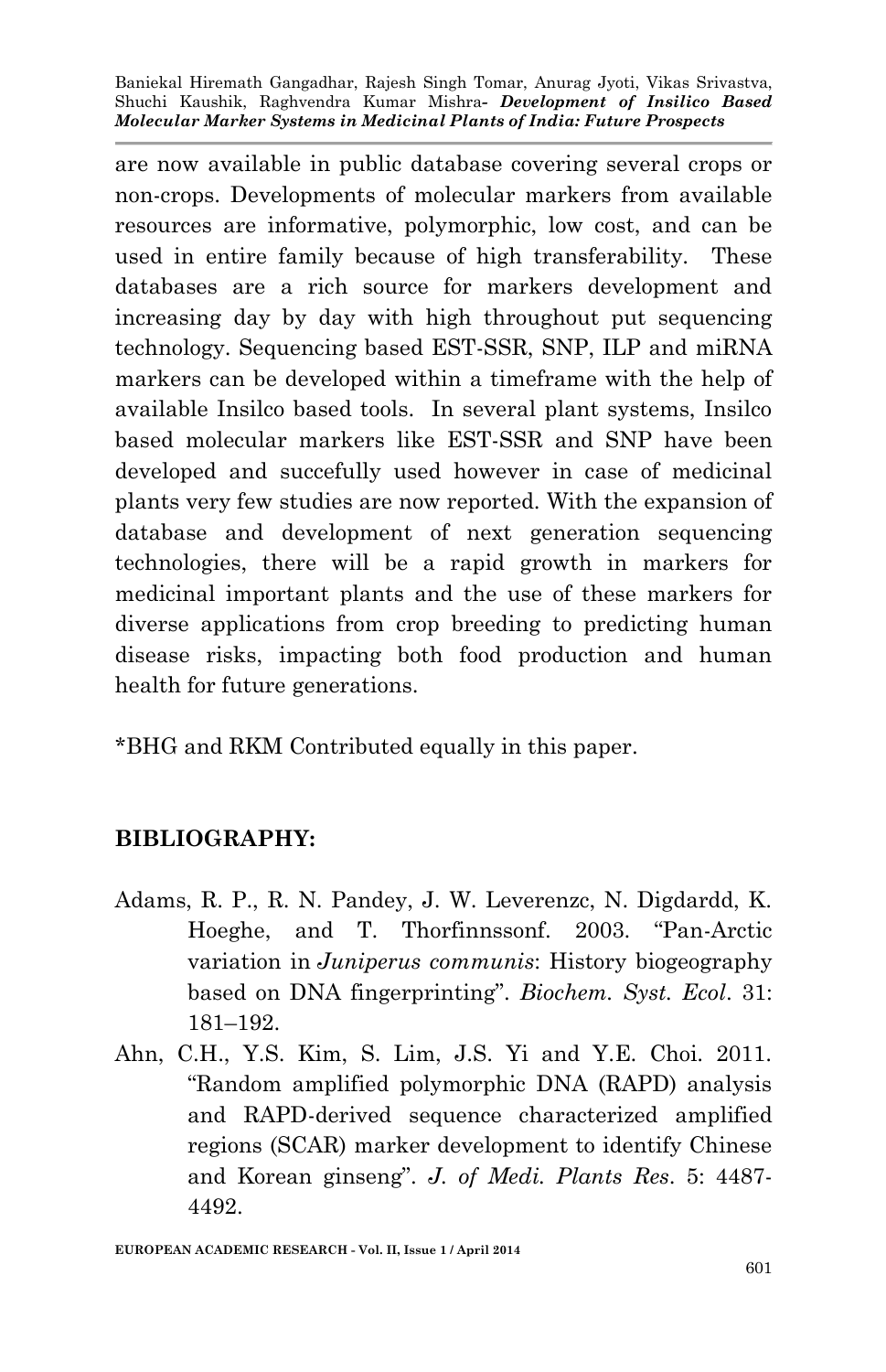- Buhulikar, R.A., D. Stanculescu, C.A. Preston, and I.T. Baldwin. 2004. "ISSR and AFLP analyses of the temporaland spatial population structure of the post-fire annual *Nicotiana attenuate* in SW, Utah". *BMC Ecol*. 4: 1-13.
- Chen, Y., S. Bai, K. Cheng, S. Zhang, and L. Nian, 1999. "Random amplified polymorphic DNA analysis on *Curcuma wenuujin* and *C. sichuanensis"*. *Zhongguo Zhong Yao Za Zhi*. 24: 131-133.
- Choudhary, S., N. K. Sethy, B. Shokeen, and S. Bhatia. 2006. "Development of sequence tagged microsatellite site markers for chickpea (*Cicer arietinum* L.)". *Mol. Ecology Not.* 6: 93-95.
- Chu, H.J., J. Yan, Y. Hu, H.C. Wang, and J.Q. Li. 2010. "Crossspecies amplification of 92 microsatellites of *Medicago truncatula*". *Mol Ecol Resour.* 10:150-5.
- Chuck, G., H. Candela, and S. Hake. 2009. "Big impacts by small RNAs in plant development". *Curr. Opin. Plant Biol*. 12:81–6.
- Corte-Real, H. B. S. M., D. R. Dixon, and P. W. H. Holland. 1994. "Intron-targeted PCR: a new approach to survey neutral DNA polymorphism in bivalve populations". *Mar. Biol*., 120, 407–413.
- Drabovich, A.P., and S.N. Krylov. 2006."Identification of base pairs in single-nucleotide polymorphisms by MutS protein-mediated capillary electrophoresis." *Analytical chem.* 78(6): 2035–8
- Farooqui, N., S. A. Ranade, and P. V. Sane. 1998. "Rapd profile variation amongst provenances of neem**".** *Biochem. Mol. Biol. Int*., 45: 931–939.
- Farnsworth, N. R. and D. D. Soejarto. 1991. "Global importance of medicinal plants. In The conservation of medicinal plants (ed. O. Akerele, V. Heywood and H. Synge)". *Cambridge University Press, Cambridge, UK*. 25-51.

Ferreira, J.F.S. and S.O. Duke. 1997. "Approaches for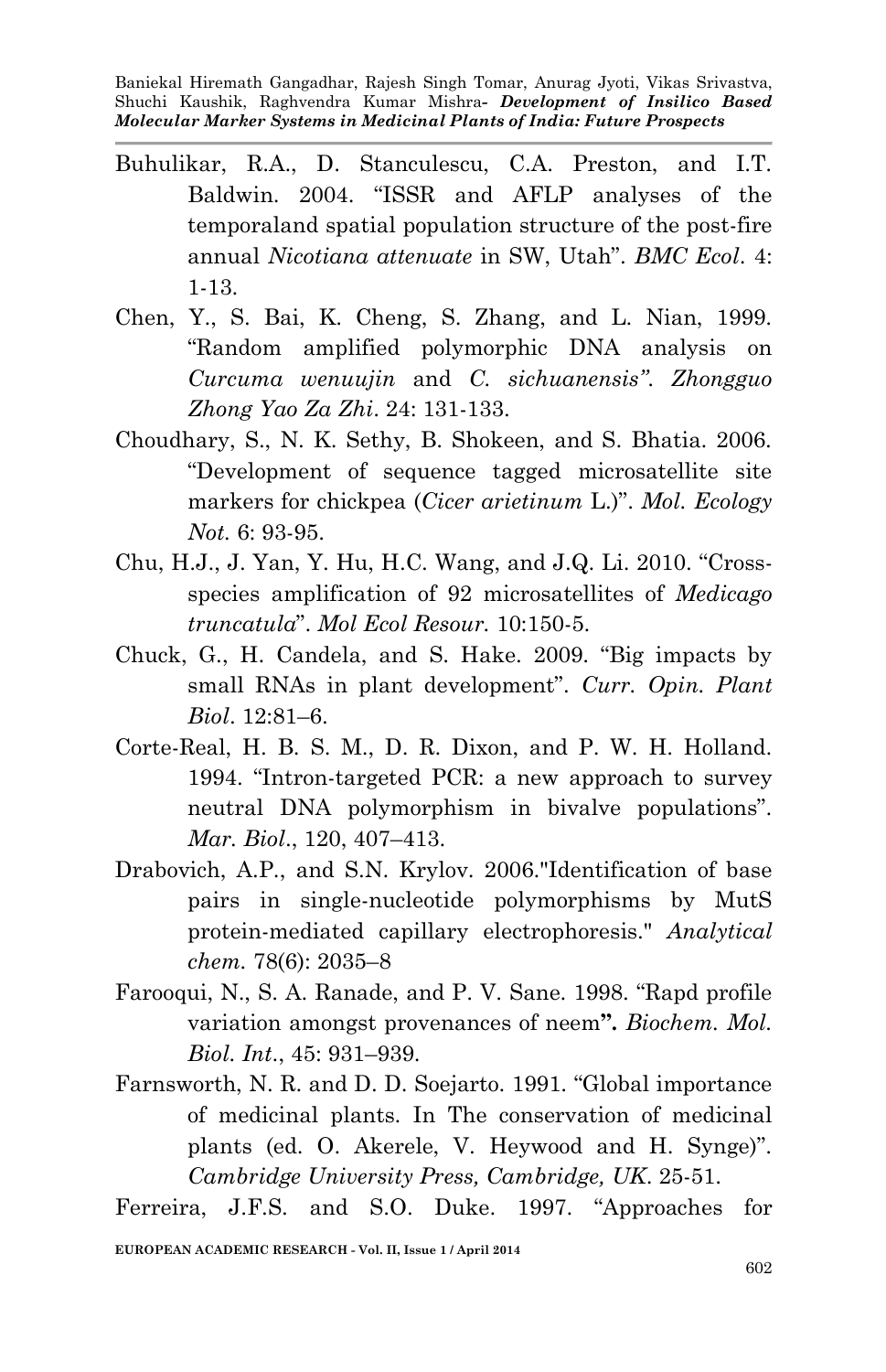> maximizing biosynthesis of medicinal plant secondary metabolites". *AgBiotech News and Inform*. 9, 309N– 315N.

- Friesen, N., and F. R. Blattner. 2000. "RAPD analysis reveals geographic differentiations within *Allium schoenoprasum* L. (Alliaceae)". *Plant Biol*. 2: 297–305.
- Friesen, N., R. M. Fritsch, and K. Bachmann. 1997. "Hybrid origin of some ornamentals of Allium subgenus *Melanocrommyum* verified with GISH and RAPD". *Theor. Appl. Genet*. 95: 1229–1238.
- Fu, R.Z., J. Wang, Y.B. Zhang, Z.T. Wang, P.P. But, N. Li, and P.C. Shaw. 1999. "Differentiation of medicinal Codonopsis species from adulterants by polymerase chain reaction-restriction fragment length polymorphism". *Planta Med.* 65: 648–650.
- Graham, I.A., K. Besser, S. Blumer, C.A. Branigan, T. Czechowski, L. Elias, I. Guterman, D. Harvey, P.G. Isaac, A.M. Khan, T.R. Larson, Y. Li, T. Pawson, T. Penfield, A.M. Rae, D.A. Rathbone, S. Reid, J. Ross, M.F. Smallwood, V. Segura, T. Townsend, D. Vyas, T. Winzer, and D. Bowles. 2010. "The Genetic Map of *Artemisia annua* L. Identifies Loci Affecting Yield of the Antimalarial Drug Artemisinin". *Science* 327:328-331.
- Griffin, T.J. and L.M. Smith. 2000. "Genetic identification by mass spectrometric analysis of single-nucleotide polymorphisms: ternary encoding of genotypes". *Analytical chem.* 72(14): 3298–302.
- Grivet, L., J.C. Glaszmann, M. Vincentz, S. Fd, and P. Arruda. 2003. "ESTs as a source for sequence polymorphism discovery in sugarcane: example of the Adh genes". *Theor. Appl. Genet.* 106: 190-197.
- Gupta, P.K., S. Rustgi, S. Sharma, R. Singh, N. Kumar, and H. S. Balyan, 2003. "Transferable EST-SSR markers for the study of polymorphism and genetic diversity in bread wheat". *Mol. Genet. Genomics* 270: 315-323.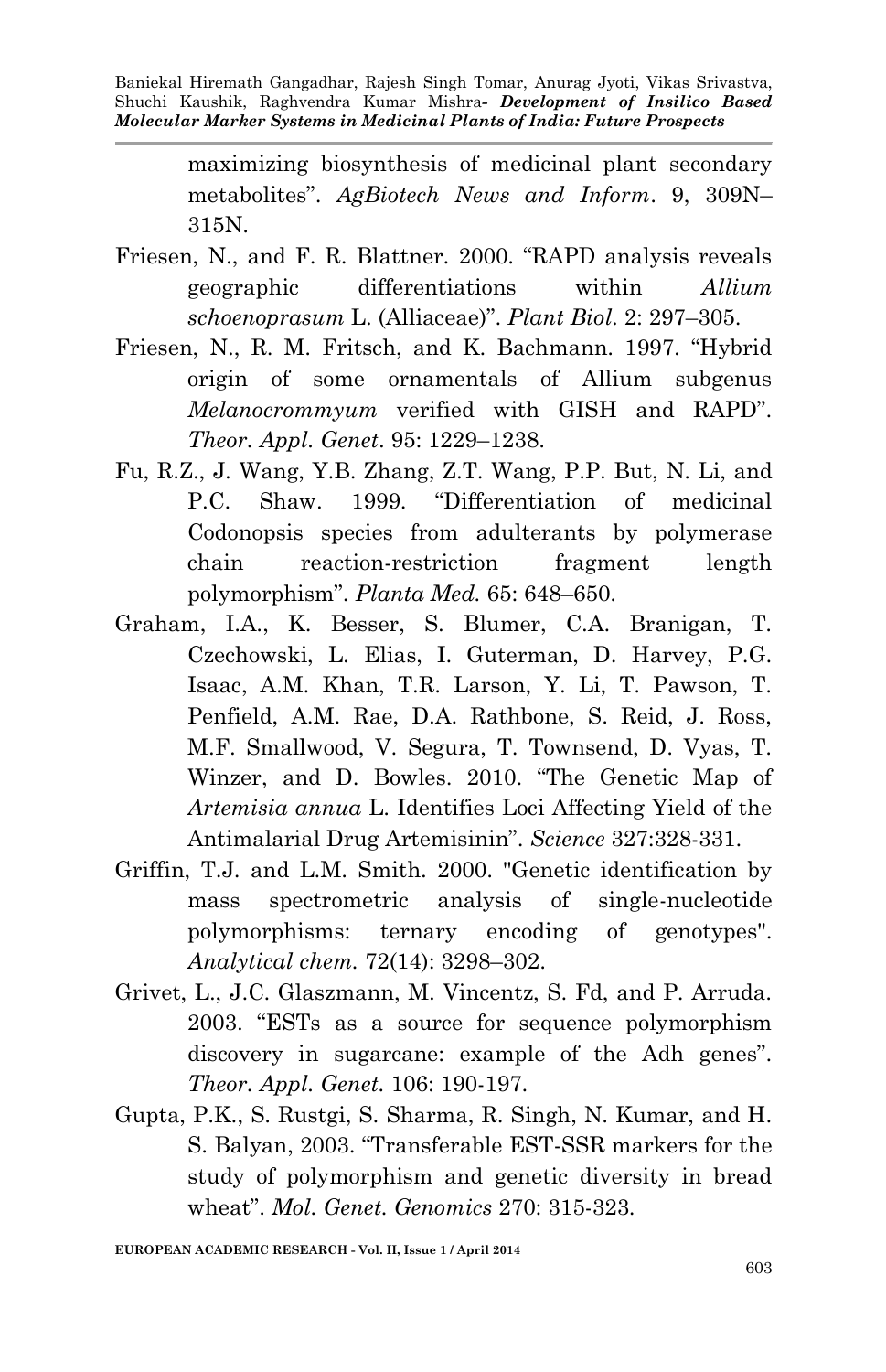- Gupta, S., K. Kumari, J. Das, C. Lata, S. Puranik, and M. Prasad. 2011. "Development and utilization of novel intron length polymorphic markers in foxtail millet (*Setaria italica* (L.) P. Beauv.)". *Genome* 54: 586–602.
- Gupta, P.K., H.S. Balyan, P.C. Sharma, and B. Ramesh. 1996. "Microsatellites in plants: a new class of molecular markers". *Curr. Sci*. 70: 45–54.
- Gupta, P.K., S. Rustgi, S. Sharma, R. Singh, N. Kumar, and H.S. Balyan. 2003. "Transferable EST-SSR markers for the study of polymorphism and genetic diversity in bread wheat". *Mol. Genet. Genom.* 270:315–323.
- Gupta, P.K., and R.K. Varshney. 2000. "The development and use of microsatellite markers for genetics and plant breeding with emphasis on bread wheat". *Euphytica*  113:163–185.
- Gupta, P.K., J.K. Roy, and M. Prasad. 2001. "Single nucleotide polymorphisms: a new paradigm for molecular marker technology and DNA polymorphism detection with emphasis on their use in plants". *Curr. Sci*. 80:524–535.
- Gupta, P.K., and R.K. Varshney. 2004. Cereal genomics: an overview In: Gupta PK, Varshney RK (eds) Cereal genomics. Kluwer Academic Press, Dordrecht, The Netherlands, p 639.
- Gupta, S., and M. Prasad. 2009. "Development and characterization of genic SSR markers in *Medicago truncatula* and their transferability in leguminous and non-leguminous species". *Genome* 52:761-771.
- Gupta, S., S.P. Rai, S. Srivastava, S. C. Naithani, M. Prasad, and S. Kumar. 2007. "Construction of genetic linkage map of the medicinal and ornamental plant *Catharanthus roseus"*. J. Genet. 86(3):259-68.
- Harris, E.S., and M.R. Klooster. 2011. "Development of microsatellite markers for the medicinal plant Isodon rubescens (Lamiaceae) and related species: *Am J Bot.* 98(10):e293-5.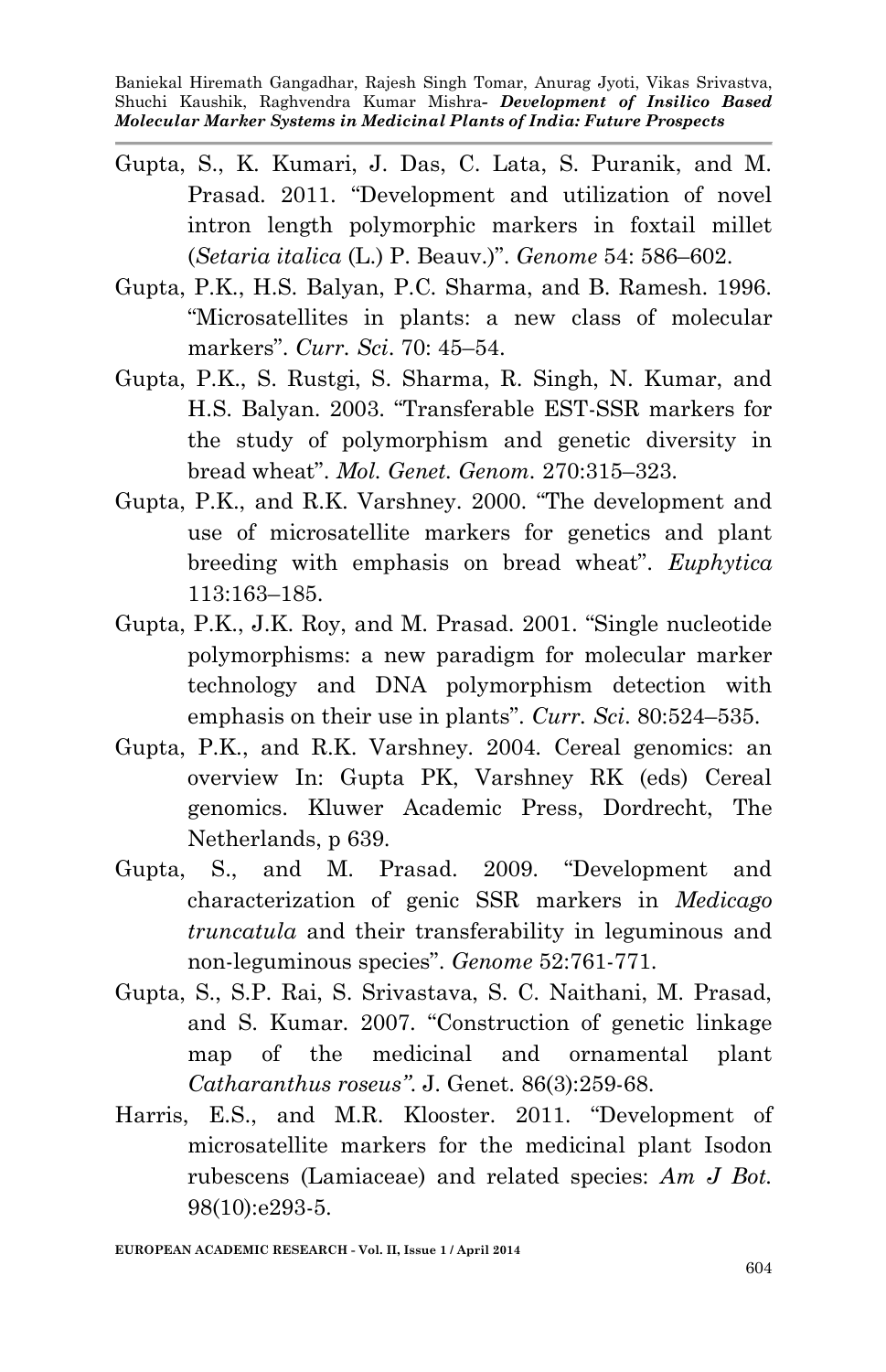- Huang, L., X. Caixiang, D. Baozhong, and C. Shilin. 2010. Mapping the potential distribution of high artemisininyielding *Artemisia annua* L. (Qinghao) in China with a geographic information system. *Chin Med*. 5: 18.
- Jain, A., R. Ariyadasa, A. Kumar, M. N. Srivastava, M. Mohan, and S. Nair. 2004. "Tagging and mapping of a rice gall midge resistance gene, *Gm8*, and development of SCARs for use in marker-aided selection and gene pyramiding". *Theor Appl Genet*. 109:1377–1384.
- Jain, N., A. K. Shasany, S. Singh, S. P. S. Khanuja, and S. Kumar. 2010. "SCAR Markers for Correct Identification of *Phyllanthus amarus, P. fraternus, P. debilis* and *P. urinaria* used in Scientific Investigations and Dry Leaf Bulk Herb Trade". *Fitoterapia* 8:969–976.
- Jain, S.M., D.S. Brar, and B.S. Ahloowalia. 2002. "Molecular techniques in crop improvement". Kluwer Academic Publishers, The Netherlands
- Jones-Rhoades, M.W., D.P. Bartel, and B. Bartel. 2006. "MicroRNAs and their regulatory roles in plants". *Annu. Rev. Plant Biol*. 57:19–53
- Kate, K.T. and S.A. Laird. 1999. "The Commercial Use of Biodiversity", *Earthscan*.
- Kapteyn, J., B. Goldsbrough, and Simon, E. 2002. "Genetic relationships and diversity of commercially relevant Echinacea species". *Theor. Appl. Genet*. 105: 369-376
- Kojoma, M., O. Iida, Y. Makino, S. Sekita, and M. Satake. 2002. "DNA fingerprinting of Cannabis sativa using intersimple sequence repeat (ISSR) amplification". *Planta Med.* 68: 60–63.
- Kota, R., S. Rudd, A. Facius, G. Kolesov, T. Thiel, H. Zhang, N. Stein, K. Mayer, and A. Graner. 2003. Snipping polymorphisms from large EST collections in barley (*Hordeum vulgare* L.). *Mol. Gen. Genomics* 270: 24-33.
- Lee, J.M., S.H. Nahm, Y.M. Kim, and B.D. Kim. 2004. "Characterization and molecular genetic mapping of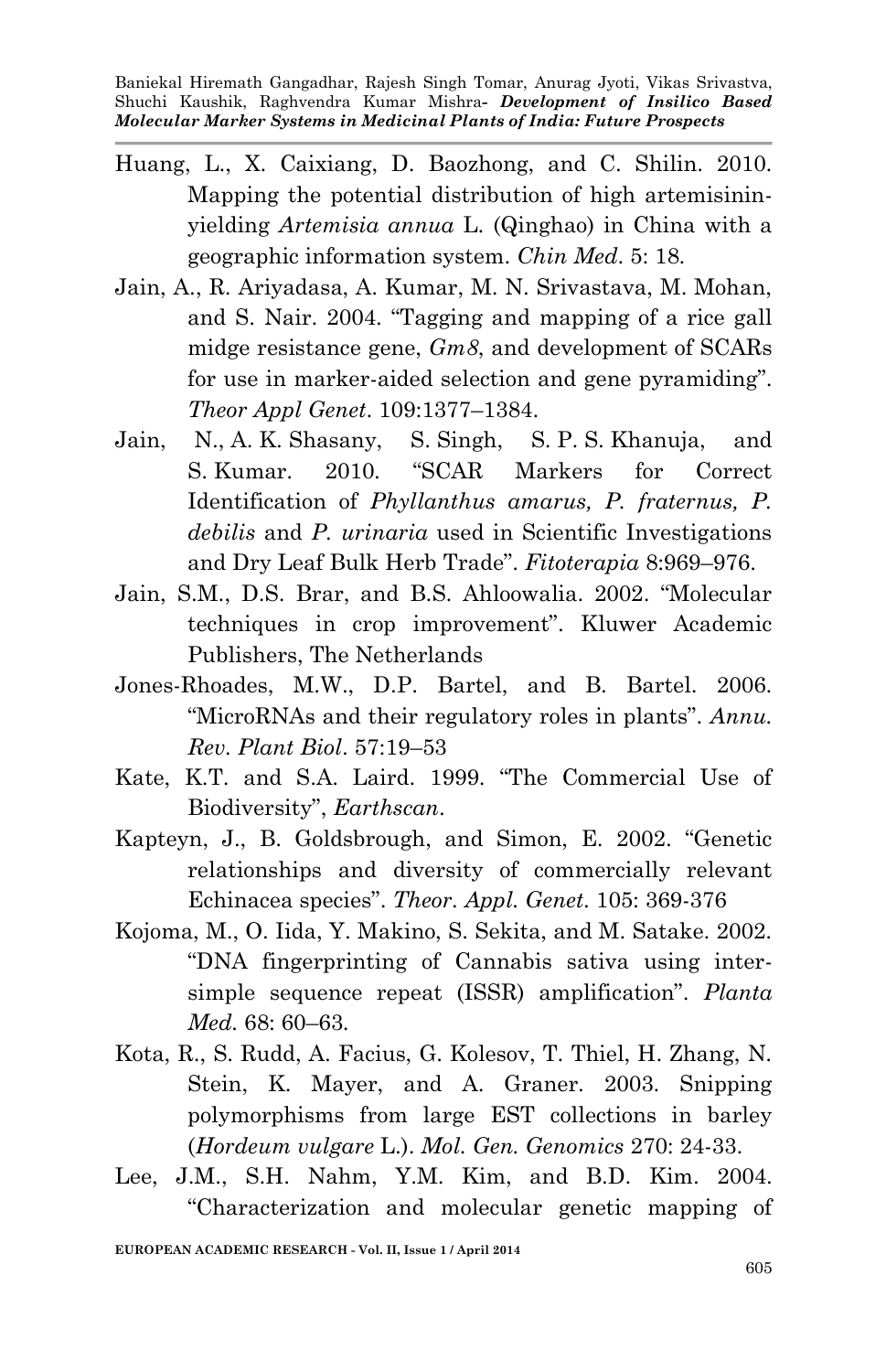> microsatellite loci in pepper". *Theor Appl Genet.*108:619- 27

- Le, D.L., D. Chagne, D. Pot, O. Cantin, P. Garnier-Gere, F. Bedon, J.M. Frigerio, P. Chaumeil, P. Leger, V. Garcia, F. Legrait, A. de Daruvar, and C. Plomion. 2004. "Automated SNP detection in expressed sequence tags: statistical considerations and application to maritime pine sequences". *Plant Mol Biol* 54:461-470.
- Liu, Q., and Y.Q. Chen. 2009. "Insights into the mechanism of plant development: interactions of miRNAs pathway with phytohormone response". *Biochem. Biophys. Res. Commun*. 384:1-5.
- Marion, S.R., V. Korzun, K. Wendehake, J. Plaschke, M.H. Tixier, P. Leroy, and M.W. Ganal. 1998. **"**A Microsatellite Map of Wheat". *Genetics*149: 2007-2023.
- Martin, E.R. et al. 2010. "SeqEM: an adaptive genotype-calling approach for next-generation sequencing studies". *Bioinformat*. 26: 2803-2810.
- Marth, G.T., I. Korf, M.D. Yandell, R.T. Yeh, Z. Gu, H. Zakeri, N.O. Stitziel, L. Hillier, P.Y. Kwok, and W.R. Gish. 1999. "A general approach to single-nucleotide polymorphism discovery". *Nat Genet* 23:452-456.
- Mauro, R., E. Portis, A. Acquadro, S. Lombardo, G. Mauromicale, and S. Lanteri. 2009. "Genetic diversity of globe artichoke landraces from Sicilian small-holdings: implications for evolution and domestication of the species". *Conserv Genet*. 10, 431–440.
- Mishra, R. K., A. Kumar, S. Chaudhary, and S. Kumar, 2009. "Mapping of the multifoliate pinna (mfp) leaf blade morphology mutation in grain pea *Pisum sativum*". J. Genet. 88, 227-232.
- Mishra, R. K., B. H. Gangadhar, J. W. Yu, D. H. Kim, and S. W. Park. 2011. "Development and characterization of EST based SSR markers in Madagascar periwinkle (*Catharanthus roseus*) and their transferability in other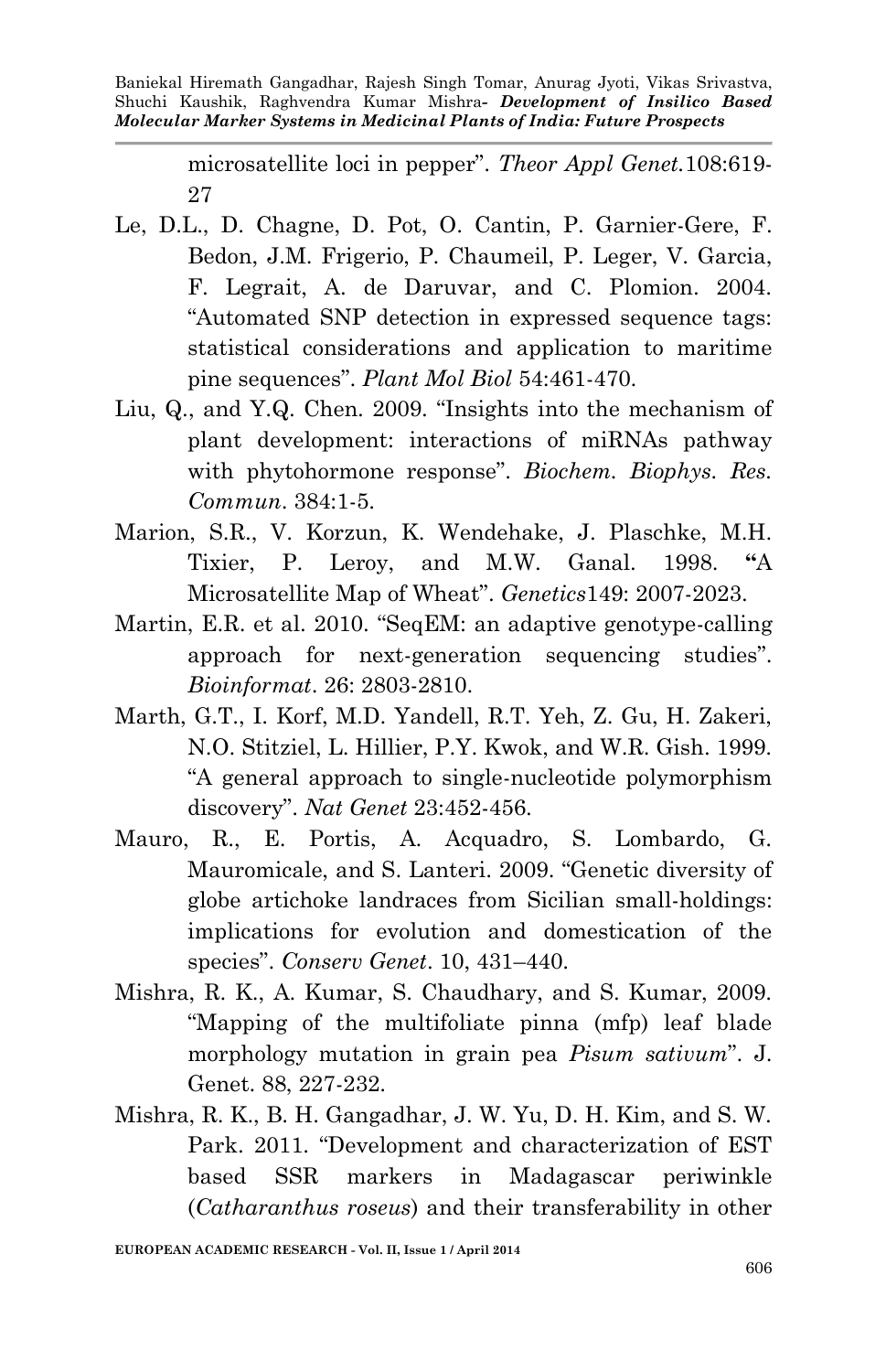medicinal plants". *Plant Omics J*. 4, 154-162.

- Mullis, K.B., and F.A. Faloona. 1987. "Specific synthesis of DNA in vitro via a polymerase-catalyzed chain reaction". *Methods Enzymol*. 155:335-50.
- Peters, M.D., Q.Y. Xiang, D.T. Thomas, J. Stucky, and N.K. Whiteman. 2009. "Genetic analyses of the federally endangered *Echinacea laevigata* using amplified fragment length polymorphisms (AFLP)-Inferences in population genetic structure and mating system".*Conserv Genet*. 10, 1–14.
- Picoult-Newberg, L., T.E. Ideker, M.G. Pohl, S.L. Taylor, M.A. Donaldson, D.A. Nickerson, and M. Boyce-Jacino. 1999. "Mining SNPs from EST databases". *Genome Res* 9: 167- 174.
- Portis, E., I. Nagy, Z. Sasva, A. Stagelri, L. Barchi,and S. Lanteri. 2007. "The design of Capsicum spp. SSR assays via analysis of In silico DNA sequence, and their potential utility for genetic mapping". *Plant Sci.* 172:640-648.
- Qing, L., and C. Yue-Qin. 2010. "A new mechanism in plant engineering: The potential roles of microRNAs in molecular breeding for crop improvement". *Biotechnol. Adv*. 28:301–307.
- Raddova, J., M. Baranek, I. Oukropec, M. Vachum, and M. Pidra. 2003."RAPD analysis of peaches within Czech national collection". *Czech. J. Genet. Plant Breed*. 39: 113-119.
- Rogstad, S.H., and S. Pelikan. 1996. "GELSTATS: a computer program for population genetics analyses using VNTR multilocus probe data". *Biotechni.* 21(6):1128-31.
- Rogstad, S.H. 1993. "Surveying plant genomes for variable number of tandem repeat loci". *Meth Enzymol.* 224: 278–294.
- Rogstad, S.H. 1994. "Inheritance in turnip of variable-number tandem-repeat genetic markers revealed with synthetic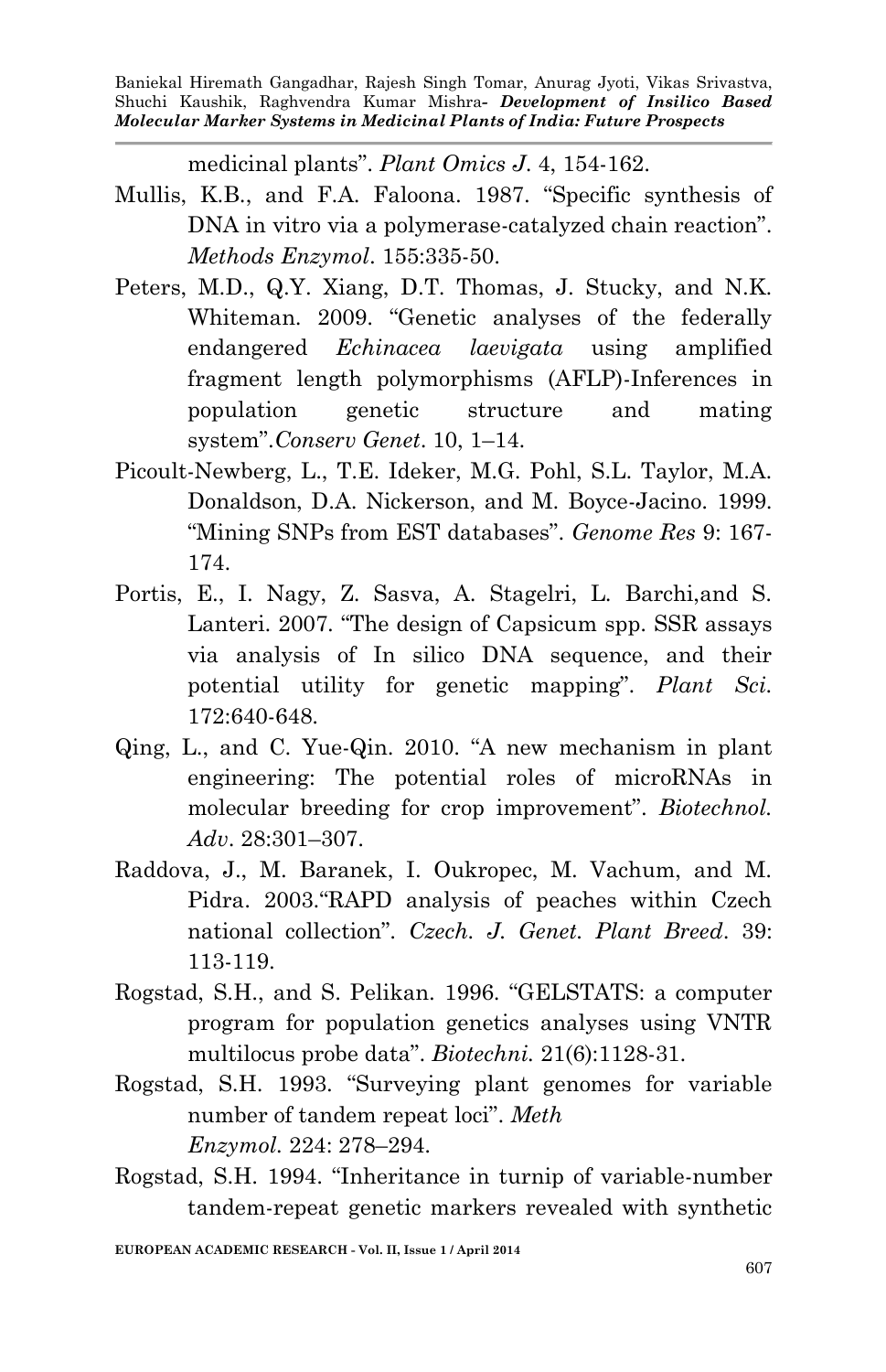repetitive DNA probes". *Theor. Appl. Genet.* 89:824-80.

- Rakotondralambo, S.O., A. Lussert, R. Rivallan, P. Danthu, J.L. Noyer, and F.C. Baurens. 2012. "Microsatellite markers isolated from the wild medicinal plant Centella asiatica (Apiaceae) from an enriched genomic library". *Am J Bot.* 99(4):e176-8.
- Sambrook, J., E.F. Fritsch, and T. Maniatis. 1989. "Molecular cloning: A laboratory Manual. II edn". Cold Spring Harbour Laborat. Press, Cold Spring Harbour, N.Y
- Saha, M. C., M. A. R. Mian, I. Eujayl, J. C. Zwonitzer, L. J. Wang, and G. D. May. 2004. "Tall fescue EST-SSR markers with transferability across several grass species". *Theor. Appl. Genet*. 109, 783-791.
- Scott, K. D., P. Eggler, G. Seaton, M. Rossetto, E. M. Ablett, L. S. Lee, and R. J. Henery, 2000: "Analysis of SSRs derived from grape ESTs". *Theor. Appl. Genet*. 100, 723- 726.
- Shan, F., H.C. Clarke, J.A. Plummer, G. Yan, and K.H.M. Siddique. 2005. "Geographical patterns of genetic variation in the world collections of wild annual Cicer characterized by amplified fragment length polymorphisms". *Theor. Appl. Genet*. 110, 381–391
- Shokeen, B., N. K. Sethy, S. Kumar, and S. Bhatia. 2007."Isolation and characterization of microsatellite markers for analysis of molecular variation in the medicinal plant Madagascar periwinkle (*Catharanthus roseus* (L.) G. Don)". *Plant Sci.* 172, 441-451.
- Sherry, S.T., et al. 2001. "dbSNP: the NCBI database of genetic variation". *Nucleic Acids Res*. 29, 308–311.
- Shaohua, Z., G. Xiao, J. Guo, Z. Fei, Y. Xu, B.A. Roe, and Y. Wang. 2010. "Development of a EST dataset and characterization of EST-SSRs in a traditional Chinese medicinal plant, *Epimedium sagittatum* (Sieb. Et Zucc.) Maxim". *BMC Genom.* 11:94.

Shasany, A. K., A. K. Kukreja, D. Saikia, M. P. Darokar, S. P.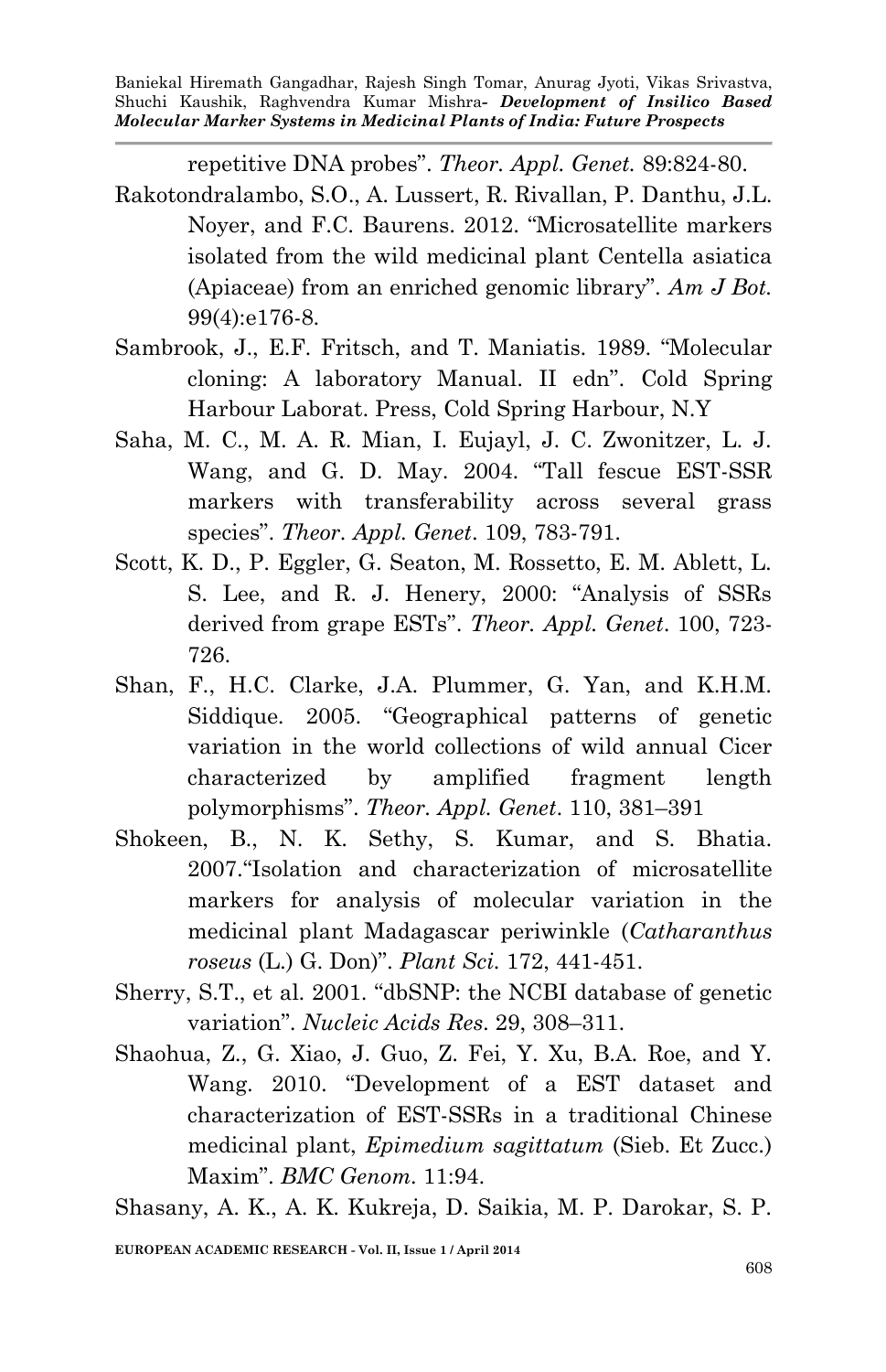> S. Khanuja, and Kumar, S. 1999. *PGR Newsl.*, 121: 27– 31.

- Shasany, A.K., M. P. Darokar, S. Dhawan, A. K. Gupta, S. Gupta, A. K. Shukla, N. K. Patra, and S. P. S. Khanuja. 2005. "Use of RAPD and AFLP markers to identify interand intraspecific hybrids of menthe". *Journal of heredity* 96(5):542–549.
- Shokeen, B., N.K. Sethy, S. Choudhary and S. Bhatia. 2005. "Development of STMS markers from the medicinal plant Madagascar periwinkle (*Catharanthus roseus*(L.) G. Don.)". *Mole. Ecology Notes.* 5, 818–820.
- Singh, A., M.S. Negi, V.K. Moses, B. Venkateswarlu, P.S. Srivastava, and M. Lakshmikumaran. 2002. "Molecular analysis of micropropagated neem plants using AFLP markers for ascertaining clonal fidelity". *In Vitro Cell Dev. Biol. Plant* 38:519–524.
- Srivastava, S., and N. Mishra. 2009. "Genetic Markers A Cutting-Edge Technology in Herbal Drug Research". *J. Chemi. and Pharmaceut. Res*. 1 (1): 1-18.
- Syvanen, A.C. 2001."Accessing genetic variation: genotyping single nucleotide polymorphisms". *Nat. Rev. Genet.* 2: 930-942.
- Temnykh, S., W.D. Park, N. Ayres, S. Cartinhour, N. Hauck, L. Lipovich, Y.G. Cho, T. Ishii and S.R. McCouch. 2000. "Mapping and genome organization of microsatellite sequences in rice (*Oryza sativa* L.)". *Theor. Appl. Genet*. 100:697-712.
- Thiel, T., W. Michalek, R. K. Varshney, and A. Graner. 2003. "Exploiting EST databases for the development and characterization of gene-derived SSR-markers in barley (*Hordeum vulgare* L.)". *Theor. Appl. Genet.* 106, 411-422.
- Thoquet, P., M. Ghérardi, E.P. Journet, A. Kereszt, J.M. Ané, J.M. Prosperi, and T. Huguet. 2002. "The molecular genetics linkage map of the model legume *Medicago truncatula*: an essential tool for comparative legume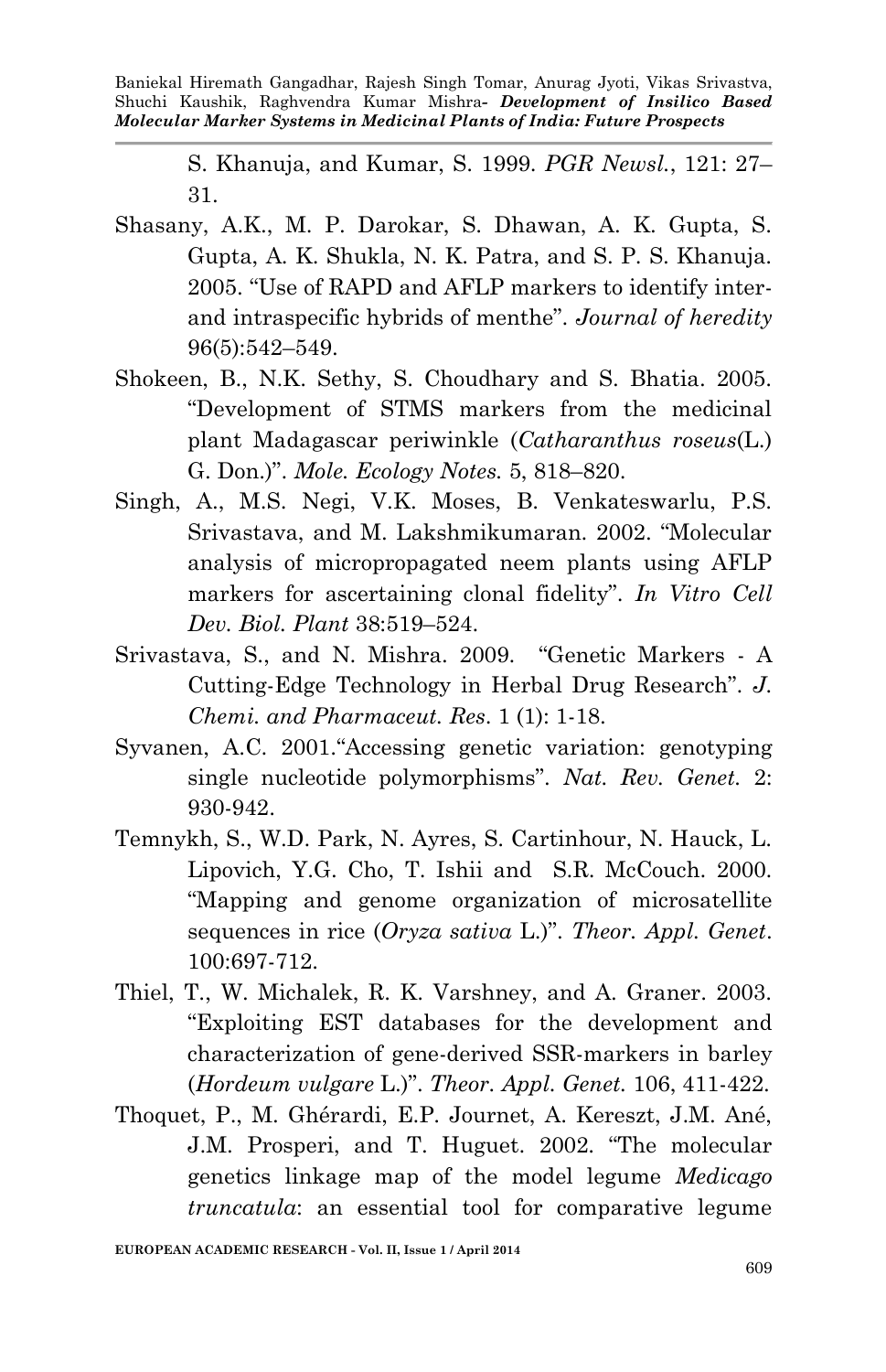> genomics and the isolation of agronomically important genes". *BMC Plant Bio.* 2:1

- Useche, F.J., G. Gao, M. Harafey, and A. Rafalski. 2001. Highthroughput identification, database storage and analysis of SNPs in EST sequences. *Genome Inform* 12: 194-203.
- Varshney, R. K., A. Graner, and M. E. Sorrells. 2005. "Genic microsatellite markers: their characteristics, development and application to plant breeding and genetics". Trends Biol. 23, 48-55.
- Varshney, R. K., P. J. Hiremath, P. Lekha, J. Kashiwagi, J. Balaji, A. A. Deokar, V. Vadez, Y. Xiao, R. Srinivasan, P. M. Gaur, K. H. Siddique, C. D. Town, and D. A. Hoisington. 2009. "A comprehensive resource of droughtand salinity- responsive ESTs for gene discovery and marker development in chickpea (*Cicer arietinum* L.)". *BMC Genom.* 10, 523-541.
- Veronese, P. et al. 2001. "Bioengineering mint crop improvement". *Plant Cell Tissue Organ Cult*. 64:133– 144.
- Wang, J., and X. Huang. 2005. "A method for finding singlenucleotide polymorphisms with allele frequencies in sequences of deep coverage". *BMC Bioinformatics* 7:220.
- Weising, K., D. Kaemmer, F. Weigand, J.T. Epplen, and G. Kahl. 1992. "Oligonucleotide fingerprinting reveals various probe-dependent levels of informativeness in chickpea (*Cicer arietinum*)". *Genome*. 35: 436-442.
- Weising, K., R.G. Atkinson, and R.C. Gardner. 1995. "Genomic fi ngerprinting by microsatellite-primed PCR: a critical evaluation". *Genome Res*. 4: 249–255.
- Williams, J.G., A.R. Kubelik, K.J. Livak, J.A. Rafalski, and S.V. Tingey. 1990. "DNA polymorphisms amplified by arbitrary primers are useful as genetic markers". Nucleic Acids Res. 18, 6531–6535.
- Warthmann, N., H. Chen, S. Ossowski, D. Weigel, and P. Herve. 2008. "Highly specific gene silencing by artificial